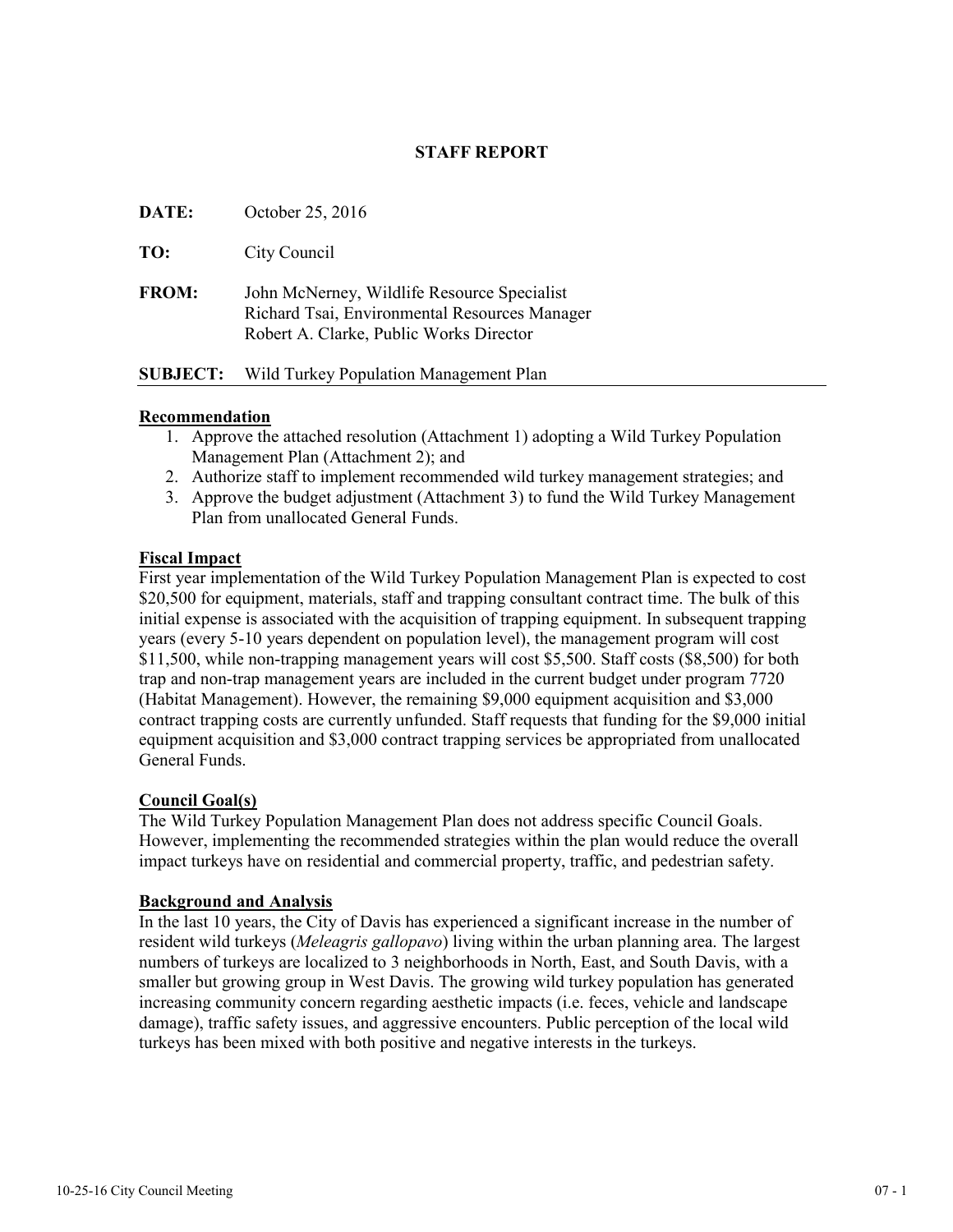In the Fall/Winter of 2007-08, the California Department of Fish and Wildlife contracted with the National Wild Turkey Federation (NWTF) to attempt a turkey trap and relocation effort in Davis. Initial trapping resulted in the removal of 18 birds. A subsequent trapping effort was less successful due to trap shyness (learned avoidance from previous experience) and lack of interest in the bait food due to an abundance of near-by supplemental feeding. The NWTF suggested they would not be able to conduct any further trapping until the supplemental feeding had ceased.

In 2008, City of Davis' Wildlife Resources Specialist drafted a Wild Turkey Management Plan to address the growing turkey population, associated community impacts, and supplemental feeding. The plan was presented to the community thru the Open Space and Habitat Commission. Multiple management options were identified and analyzed in the plan including public education and outreach, additional relocation, and lethal removal/relocation of overly aggressive individuals. The recommended action from the plan was to implement education and outreach about supplemental feeding and co-existence and to monitor turkey behavior and remove overly aggressive individuals.

Since 2008, the City has implemented wide scale outreach and education including the distribution of printed "Do not feed" literature at community events, community discussions, newspaper articles, social media posts, and residential calls and visits. While it's difficult to measure the success of the outreach in changing supplemental feeding behavior, some amount of known direct and indirect (i.e. birdfeeders) feeding continues. To date, no turkeys have been removed based on overly aggressive behavior and their population continues to grow. A census in the fall of 2015 suggested that the local turkey population was at a peak level of approximately 80 individuals.

The Wild Turkey Population Management Plan (Attachment 2) serves to update the original plan based on lessons learned, community feedback, and in response to the continued growth of the local turkey population and resulting community impacts. It represents an elevated level of management in both effort and cost.

Several factors were involved in selecting the appropriate method(s) of population management for turkeys in Davis. Animal welfare (target and non-target species), state wildlife regulation, passive recreation preservation, conflict reduction, cost effectiveness, and public acceptance were constraints for analyzing appropriate management strategies to include in the Plan.

On May 4, 2016, City staff with the assistance of the Yolo Conflict Resolution Center held a community forum on wild turkey management in Davis at the Senior Center. The forum was held in a "World Café" format involving several small round table discussions on topics ranging from personal interest in local wild turkeys to management strategy preference. Table moderators summarized the dialogue at each table and presented it to a graphic recorder. The graphic recorder recorded the information on several large posters at the front of the room (Attachments 4 and 5). Participants had the chance to ensure their input was recorded and then rank preference in management strategy. Results from this ranking are included in the management plan and were used to guide a turkey management strategy. Participants were also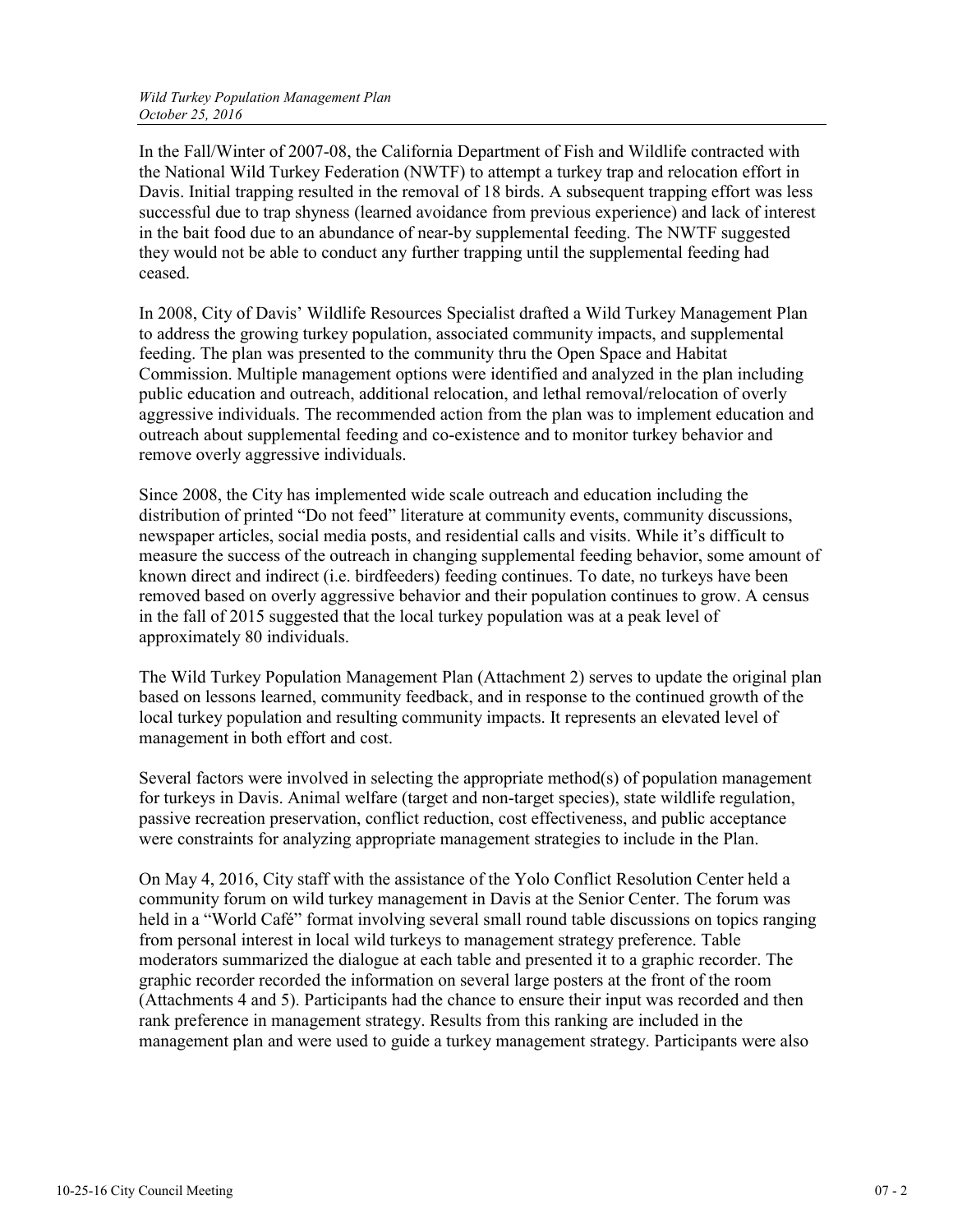given comment/ question cards to facilitate additional/ direct communication with staff. Sixty community members participated in the discussion.

Four management strategies were initially identified by Staff as possible solutions to mitigate the impacts associated with the turkeys. These strategies include:

- 1. Public outreach and education/ co-existence,
- 2. Mass capture and relocation (80 individual management threshold),
- 3. Mass capture and sterilization, and
- 4. Selective lethal removal.

These management strategies were presented to community members at a public scoping meeting held on May 4, 2016. An additional four management strategies were suggested by participants of the public scoping meeting including:

- 1. Nest/egg removal,
- 2. Mass harvest for donation to local food banks,
- 3. Promoting natural predators of turkeys, and
- 4. Doing nothing.

The objective of this management plan is to reduce turkey related public safety hazards and impacts to residential and commercial property, while preserving multi-species wildlife viewing opportunities for Davis residents, by employing cost effective and humane management methods. To meet this objective, the plan recommends a four-pronged approach including:

- 1. Continued outreach and education,
- 2. Mass capture and relocation to maintain the local population below a management threshold of 80 individuals,
- 3. Promoting natural predators, and
- 4. Selective lethal removal of overly aggressive individuals.

# **Attachments**

- 1. Resolution
- 2. Wild Turkey Population Management Plan
- 3. Budget Adjustment
- 4. Turkey Management Workshop Graphic Record Management Option Poll
- 5. Turkey Management Workshop Graphic Record Turkey Impacts and Values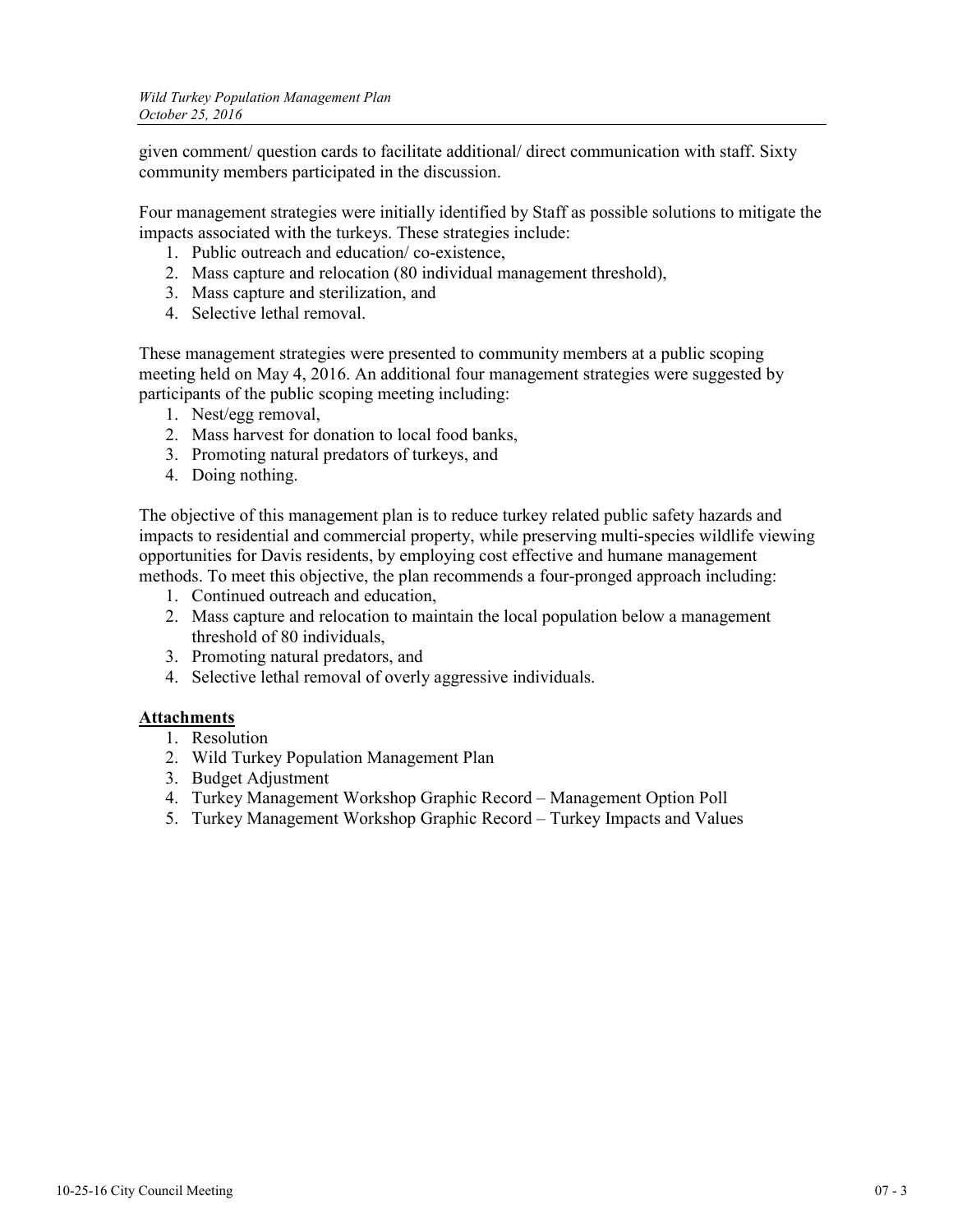# **RESOLUTION NO. 16-\_\_\_\_, SERIES 2016**

# **RESOLUTION OF THE CITY COUNCIL OF THE CITY OF DAVIS ADOPTING THE WILD TURKEY POPULATION MANAGEMENT PLAN**

WHEREAS, wild turkeys are a state designated harvest species introduced to California by the California Department of Fish and Wildlife in the early 1900's; and

WHEREAS, wild turkeys are a non-native and increasingly invasive species in the State of California, increasing in both population and range; and

WHEREAS, since 2006, a breeding population of wild turkeys has established within the City of Davis; and

WHEREAS, in 2016, wild turkey population survey results indicate an average of 80 individuals occurring in nearly all areas within the City including the core business area; and

WHEREAS, wild turkeys within the urban environment present a unique wildlife viewing opportunity for Davis residents and may help to control invertebrate pests; and

WHEREAS, the foraging and social behavior of local, wild turkeys create community impacts via physical damage to private residential and commercial property, and public safety threats to pedestrians, bicyclist, and motorists; and

WHEREAS, direct or indirect supplemental feeding of wild turkeys increases such impacts by artificially sustaining population growth and focusing the turkeys daily foraging activity within specific neighborhoods; and

WHEREAS, the City of Davis is committed to the protection of public health and biological resources, and wishes to adopt a management plan that reduces wild turkey related public safety hazards and impacts to public and private property, while preserving multi-species wildlife viewing opportunities for Davis residents, by employing cost effective and humane management method(s); and

WHEREAS, the Wild Turkey Population Management Plan was drafted using the best available science, wildlife management methodology, and input from community stakeholders.

NOW, THEREFORE, BE IT RESOLVED by the City Council of the City of Davis that the Wild Turkey Population Management Plan is adopted and authorizes City staff to implement recommended management actions identified within the plan, and

BE IT FURTHER RESOLVED that the City Council of the City of Davis urges Davis residents, property managers and business owners not to feed, or cause to feed, wild turkeys and/or other wildlife.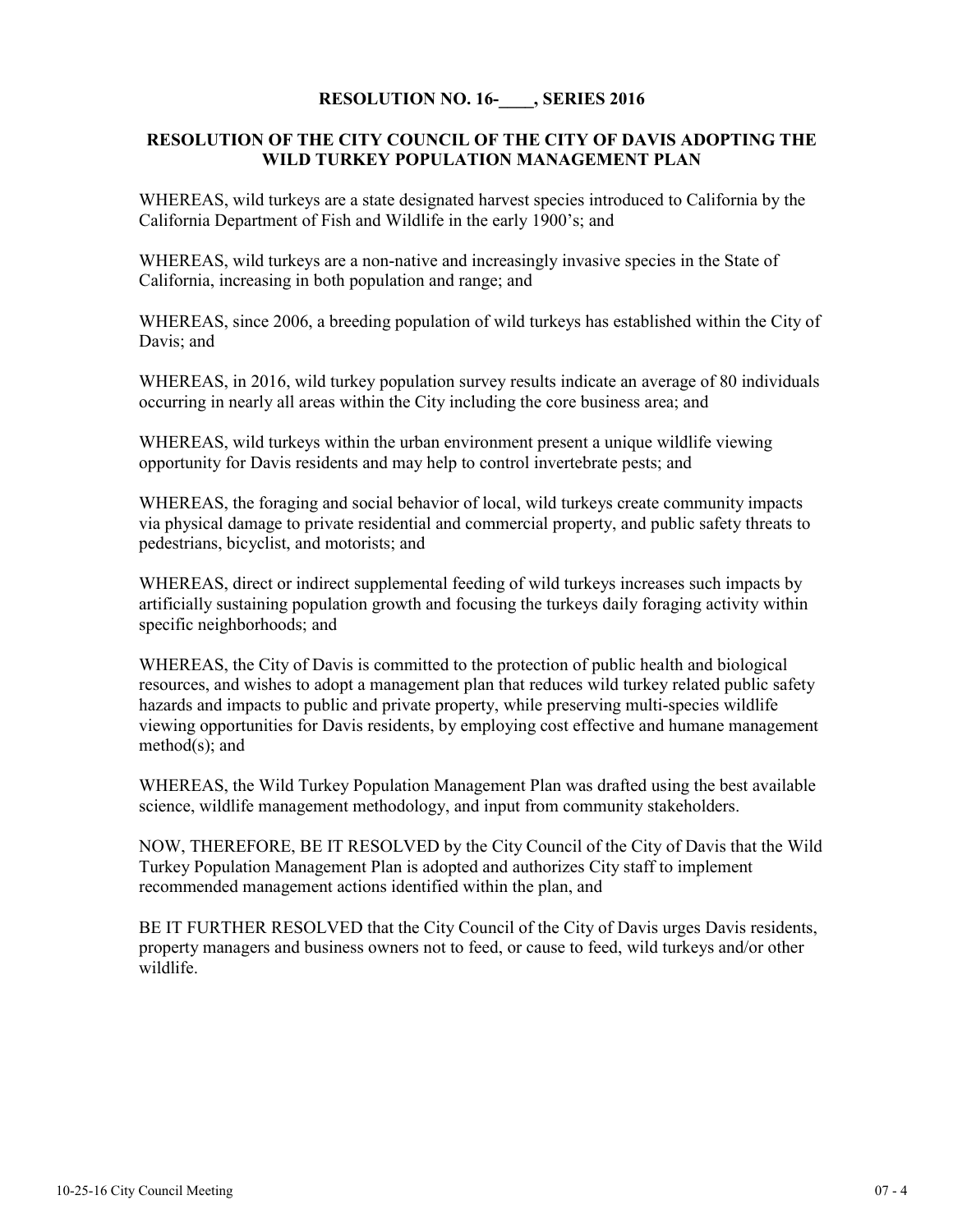PASSED AND ADOPTED by the City Council of the City of Davis this 25<sup>th</sup> day of October, 2016, by the following vote:

AYES:

NOES:

Robb Davis Mayor

ATTEST:

Zoe S. Mirabile, CMC City Clerk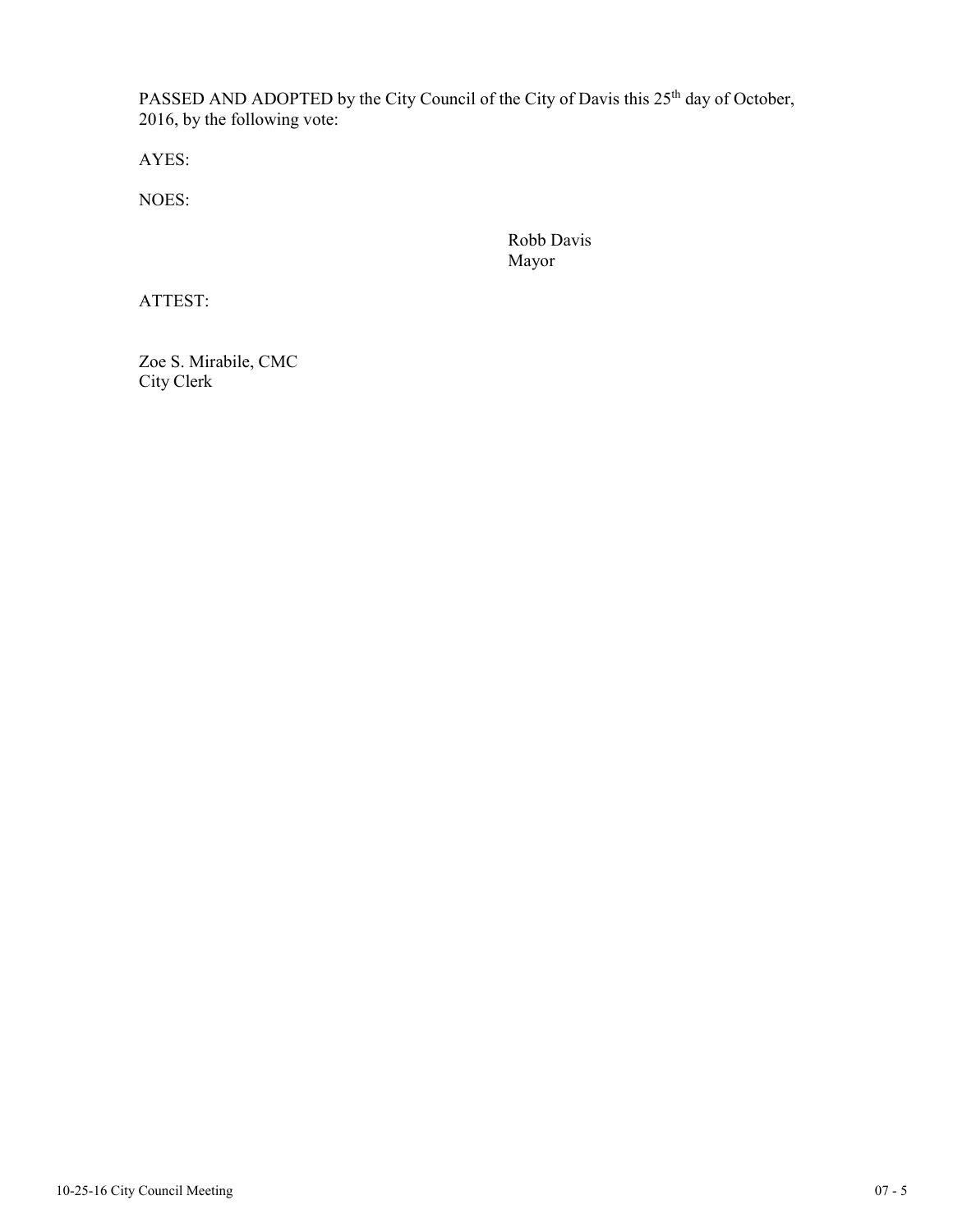# **Wild Turkey Population Management Plan**

 **City of Davis** 



September 27, 2016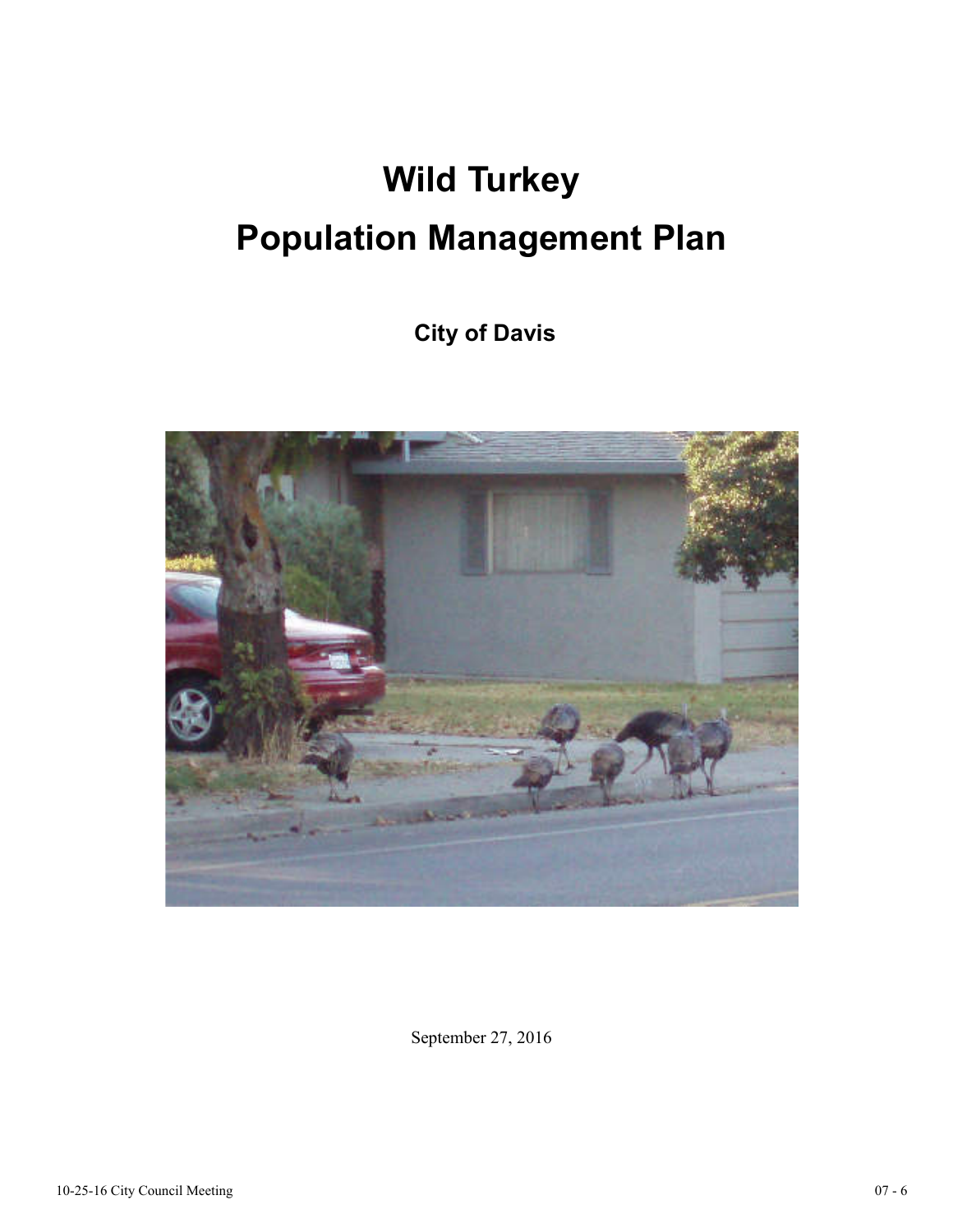# **INTRODUCTION**

# **Background and Goal**

In the last 10 years, the City of Davis has experienced a significant increase in the number of resident wild turkeys (*Meleagris gallopavo*) living within the urban planning area. The largest numbers of turkeys are localized to 3 neighborhoods in north, east, and south Davis, with a smaller but growing group in west Davis.

The first documented occurrence of wild turkey in Davis was made in May of 2006, when a group of 9 birds were observed using the Davis Cemetery (2 adults and 7 subadults). Anecdotal information suggests earlier occurrence in the city. The origin of these wild turkeys is unclear. It is possible that these birds were transient immigrants from established populations around the city or semi-domestic transplants/escapees. The initial group of wild turkeys habituated to the Davis Cemetery site (820 Pole Line Road) and established a breeding population. By the end of 2007, the local population had climbed to 30 individuals at the Davis Cemetery indicating the recruitment of individuals into the population via immigration from outside populations and local reproduction. In 2009, two separate small rafters established in north Davis in the vicinity of the vacant parcel on Grande Ave. and in south Davis near the Cal Fire facility at 5800 Chiles Road.

With the newly establish urban turkey population came community complaints regarding aesthetic impacts (ex. feces, vehicle and landscape damage), traffic safety issues, and aggressive encounters. Public perception of the local wild turkeys has been mixed with both positive and negative interests in the turkeys.

With requests from cemetery staff and residents, the Davis Police Department began investigating solutions to remove the turkeys. Both the Yolo County Sheriff's Animal Control Services and California Department of Fish and Wildlife (CDFW) were contacted. Yolo County was not able to assist and the CDFW offered to assist in a trap and relocation effort. In the fall/ winter of 2007-08, CDFW contracted with the National Wild Turkey Federation (NWTF) to attempt a trap and relocation effort. Initial trapping resulted in the removal of 18 birds. A subsequent trapping effort was less successful due to trap shyness (learned avoidance from previous experience) and lack of interest in the bait food due to an abundance of near-by supplemental feeding. The NWTF suggested they would not be able to conduct any further trapping until the supplemental feeding had ceased.

In 2008, City of Davis' Wildlife Resources Specialist drafted a Wild Turkey Management Plan to address the growing turkey population, associated community impacts, and supplemental feeding. The plan was presented to the community thru the Open Space and Habitat Commission. Multiple management options were identified and analyzed in the plan including public education and outreach, additional relocation, and lethal removal/ relocation of overly aggressive individuals. The recommended action from the plan was to implement education and outreach about supplemental feeding and coexistence and to monitor turkey behavior and remove overly aggressive individuals.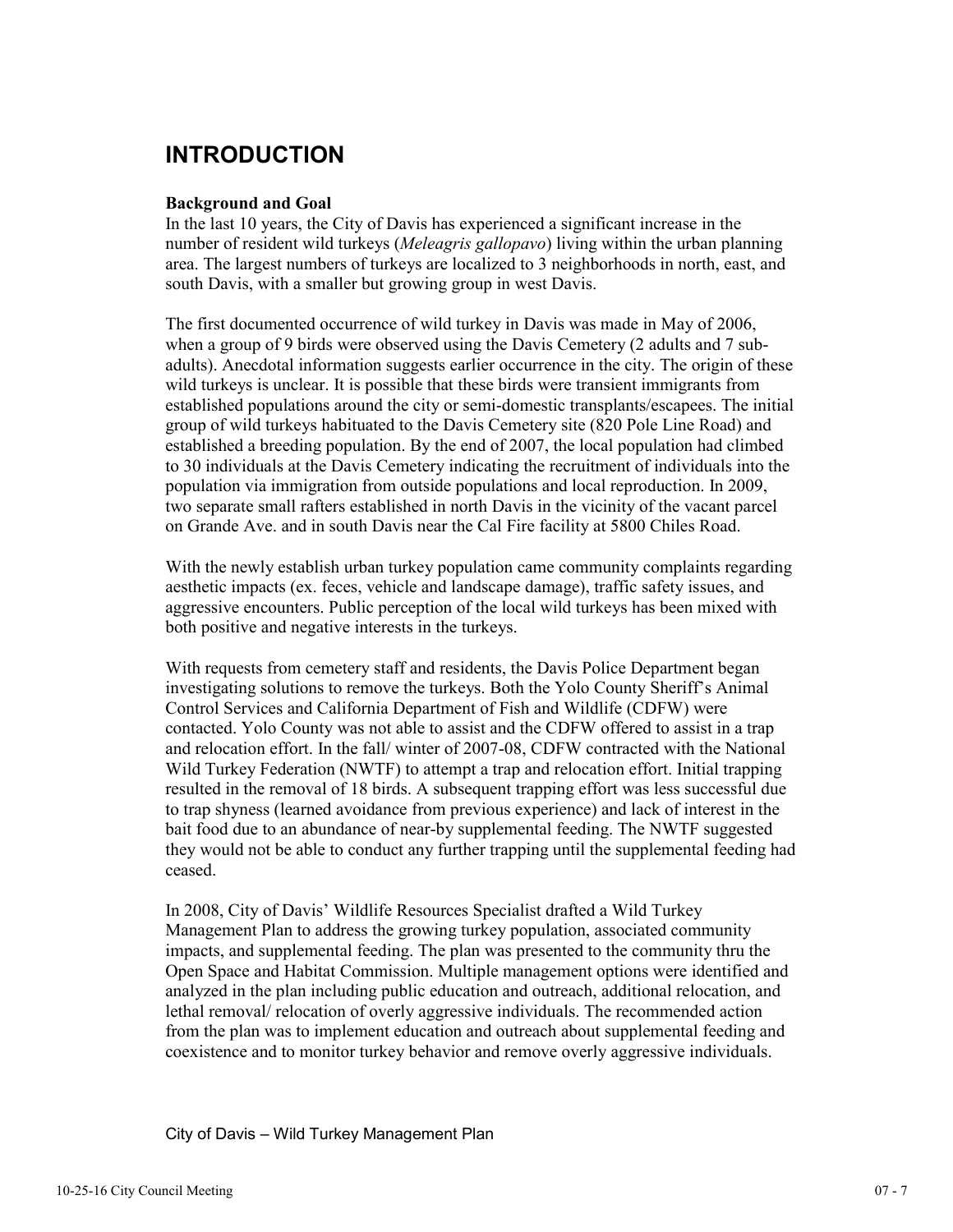Since 2008, the City has implemented wide scale outreach and education including the distribution of printed "Do not feed" literature at community events, community discussions, newspaper articles, social media posts, and residential calls and visits. While it's difficult to measure the success of the outreach in changing supplemental feeding behavior, some amount of known direct and indirect (ex. birdfeeders) feeding continues. To date, no turkeys have been removed based on overly aggressive behavior. A census in the fall of 2015 indicated that the local turkey population was at a peak level of approximately 80 individuals.

This document serves to update the original Wild Turkey Management Plan based on lessons learned and in response to the continued growth of the local turkey population and resulting community impacts. The updated plan was guided by input received from a community outreach event held on May 4, 2016.

The objective of this management plan is to reduce public safety hazards and aesthetic impacts to landscaping and gardens, while preserving multi-species wildlife viewing opportunities for Davis residents, by employing cost effective and humane management method(s).

# **Wild Turkey Distribution**

Wild Turkeys are a non-migratory species that occur throughout North America. There are five subspecies of wild turkey including Eastern (*M. g. silvestris*), Merriam's (*M. g. merriami*), Rio Grand (*M. g. intermedia*), Gould's (*M. g. mexicana*), and Florida (*M. g. osceola*). A sixth subspecies, the Mexican turkey (*M. g. gallopavo*), is believed to be extinct. Although not indigenous to California, efforts by recreational hunters and the CDFW successfully established the Merriam's and Rio Grand subspecies in the state. Well established populations occur primarily along the coast, transverse, Southern California mountain ranges and a few areas in the Sierra Nevada. Their range is expanding to include urban and agricultural areas. The wild turkeys occurring in Davis are the Rio Grande subspecies. There is no prior history of wild turkey existing within the City of Davis. Statewide, human conflict with urbanized wild turkeys has been on the increase.

In Davis, the turkeys occur in four distinct locations including the area centered around the large vacant parcel on Grande Ave (north Davis), Davis Cemetery (east Davis), CalFire Work Yard on Chiles (south Davis), and the Stonegate stormwater overflow basin (west Davis). They spend a significant amount of their daily foraging activity within the adjacent neighborhoods.

# **Life History**

#### *Identification*

One of the largest North American birds, the unmistakable wild turkey is large with a heavy, darkly colored body, thin neck, small head and long legs. They are a highly social species forming large flocks for much of the winter, isolating into sexually segregated flocks in the spring and summer months. There is a clear "pecking" order with alpha male and female individuals. Males are larger than females, ranging from 15 to 17 lbs and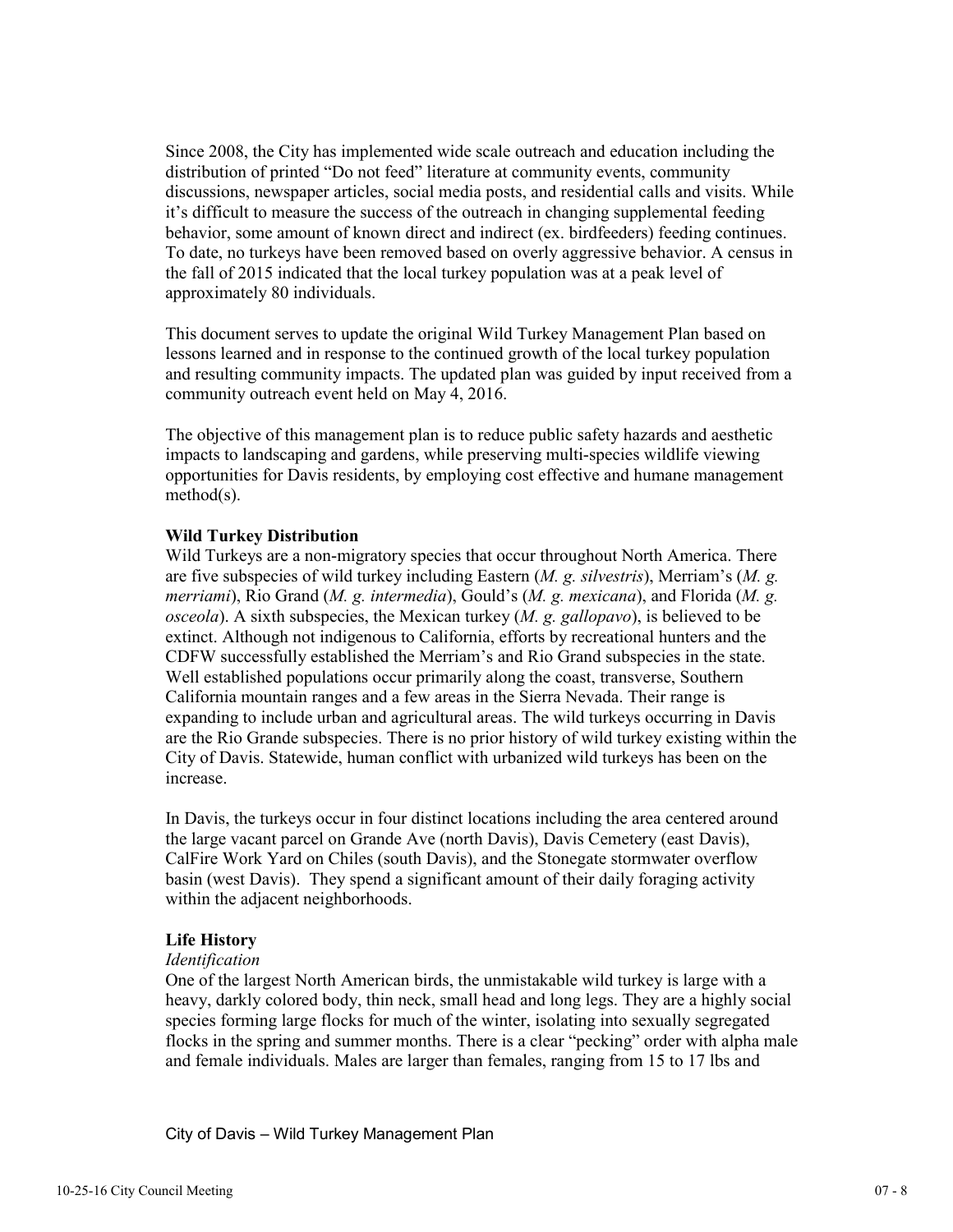often have a "beard" of hair-like modified feathers, hanging from the breast. Young turkey (poults) reach adult size and plumage at 12 to 16 weeks of age.

#### *Nesting, Roosting and Foraging*

Wild turkeys are sexually mature the year after hatch. They are polygamous, breeding in early spring. Male turkeys display and call to attract mates. Hens select the male for copulation. Nests are made on the ground within dense brushy cover. Locally, turkey nests have been verified to occur in residential landscaping. Hens become solitary as they begin nesting. Once a full clutch of 10 -12 eggs is laid, the hen incubates 25-29 days. Poults are precocial (able to move about and forage after hatching) and are capable of short flights after two weeks. Poults remain with the hen until the following spring.

Turkeys use nocturnal roost sites (typically trees but sometimes roof tops). Habitual use of a roost site is common but the sites can vary during the year.

Wild turkeys are opportunistic omnivores, feeding on a variety of plant and animal matter depending on what is available. General food items include green herbaceous material and grasses, hard and soft mast, seeds, roots and tubers, and invertebrates. The most common methods of taking food items are by scratching the ground for seeds, hard mast and invertebrates, or picking leaves and soft mast from plants and shrubs. Foraging is nomadic but centers around a core use area. The size of the core use area is correlated to resource availability. A smaller area is used when resources are abundant.

#### *Population dynamics*

Few studies document longevity of wild turkey in urban settings. However, wild turkeys in more natural habitats are a moderately-lived species (Rio Grande subspecies have been recorded up to 14 years of age) if they survive the first year of life. Poult mortality is generally assumed to be high in the wild (around 70%). In urban settings poult mortality rate may be lower due to little or no predation.

#### *Legal Protection*

The statewide wild turkey population is on the increase and receives no protection as a rare or sensitive species. However, wild turkeys are designated as a state harvest species regularly taken by hunters during the non-breeding months. CDFW requires a hunting permit to take individuals during open season or a scientific collection permit to collect or transport individuals or their eggs. Permits are not needed to haze individuals or remove nests without eggs.

# **COMMUNITY IMPACTS**

The establishment of a wild turkey population within the urban habitat provides a unique wildlife observation opportunity for Davis residents. However, the wild turkey have contributed to negative impacts to the community via "aggressive" behavior toward pedestrians and bicyclists, traffic safety hazards, landscape damage, and fecal deposits on sidewalks, driveways and rooftops.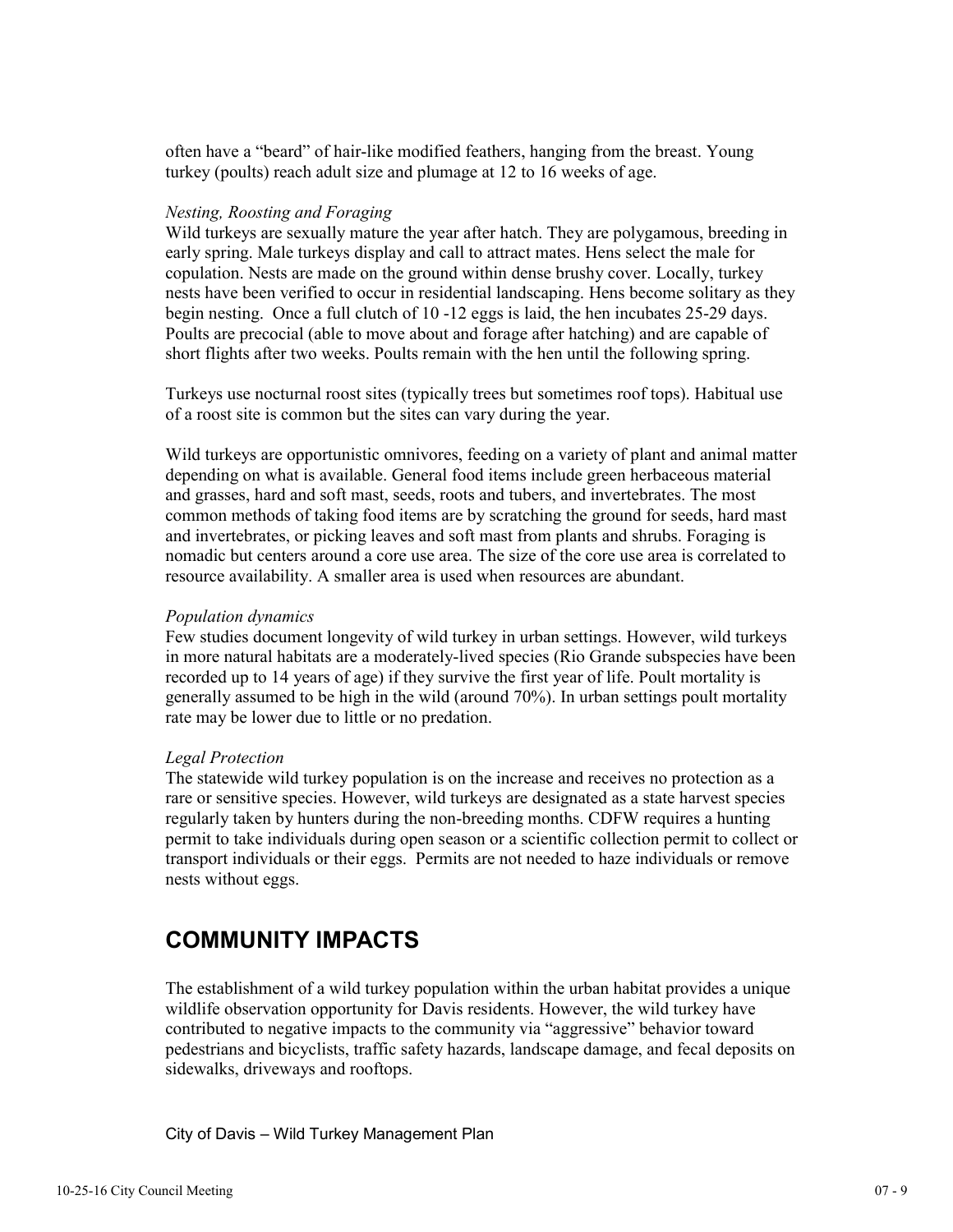The supplemental feeding of turkeys by well-meaning residents causes the turkeys to loose their fear of humans. Territorial male turkeys have been observed to closely approach and aggressively displaying toward humans. Bicyclists have also reported receiving brief chase by the males. Rarely do such encounters result in physical contact. Two incidents have been reported regarding physical contact between turkeys and humans in Davis. However, neither occurrence was a result of direct aggression nor unprovoked.

In addition to the loss of fear for humans, the nomadic foraging behavior of the turkeys frequently leads them across streets and bike lanes. This often causes traffic to stop suddenly to observe or avoid collisions with the turkeys. Such sudden stopping of traffic presents a hazardous condition and may lead to collisions between vehicles or with bicyclists or pedestrians.

Aesthetic impacts associated with the turkeys primarily include damage to landscaping via turkeys eating vegetation and scratching or digging for buried hard mast, insects, or roots and tubers. Community concern also includes the localized littering of sidewalks and driveways with turkey feces, and potential cosmetic damage to vehicles associated with turkeys walking on them.

It is clear that the Davis wild turkey population is increasing. This increase in the number of individuals is likely to increase the impacts on the community and may serve as a "source" population for further expansion in range.

# **PUBLIC SCOPING ON MANAGEMENT STRATEGIES**

On May 4, 2016, City staff with the assistance of the Yolo Conflict Resolution Center held a community forum on wild turkey management in Davis at the Senior Center. The forum was held in a "World Café" format involving several small round table discussions on topics ranging from personal interest in local wild turkeys to management strategy preference. Table moderators summarized the dialogue at each table and presented it to a graphic recorder. The graphic recorder recorded the information on several large posters at the front of the room. Participants had the chance to ensure their input was recorded and then rank preference in management strategy. Results from this ranking are summarized in Table 1. Participants were also given comment/ question cards to facilitate additional/ direct communication with staff. Sixty community members participated in the discussion.

During the forum, participants received information on four management strategies identified by staff. Four additional management strategies were identified by the community participants during the meeting. These strategies included egg removal/ nest disruption, promoting natural turkey predator population, harvesting turkeys to feed people who are food insecure, and to do nothing. These additional strategies were included in the management method analysis for this Plan.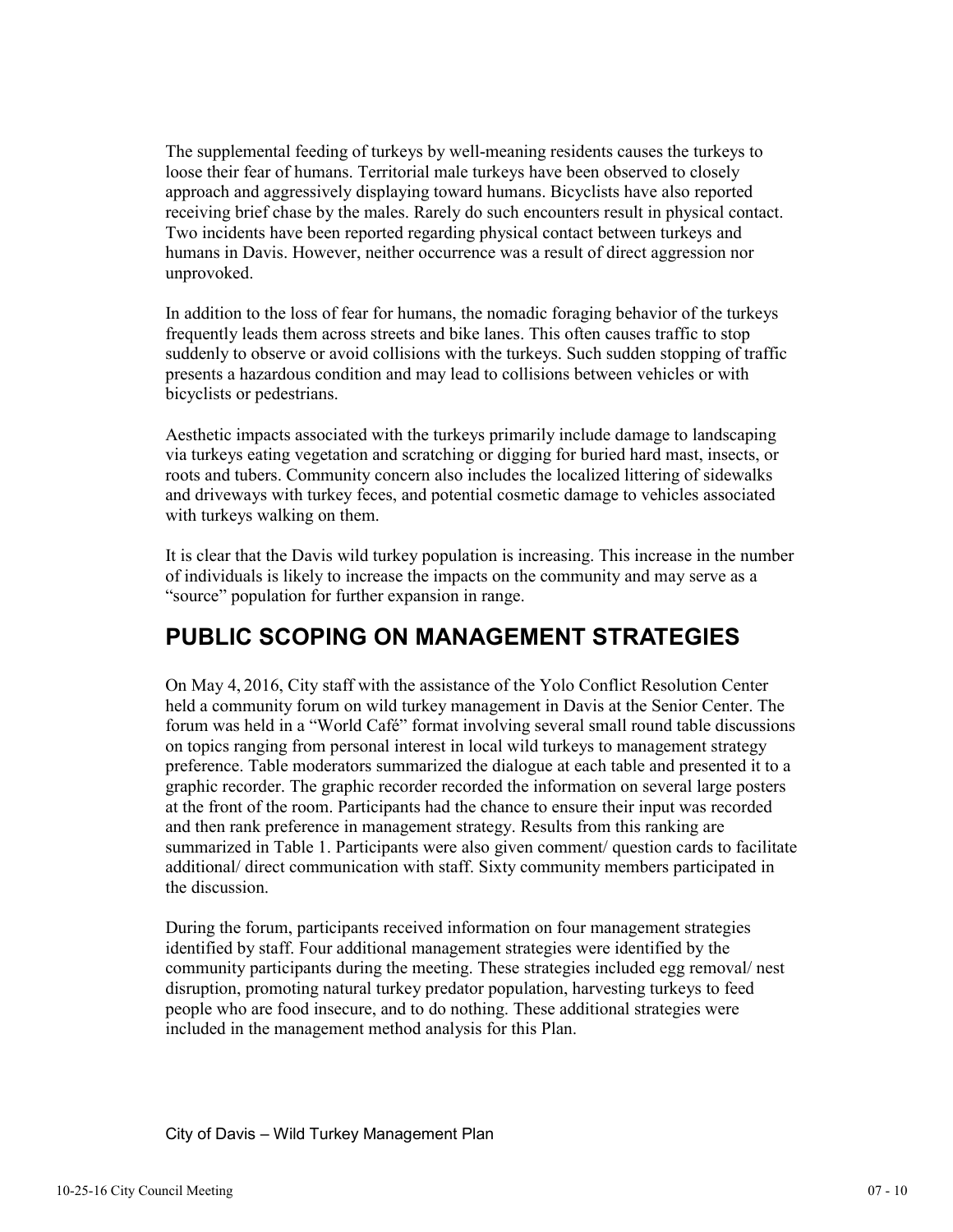| <b>Method</b>                              | <b>Total votes</b> | # Primary      | # Secondary | Rank                    |
|--------------------------------------------|--------------------|----------------|-------------|-------------------------|
| <b>Outreach and</b><br><b>Education</b>    | 14                 | $\overline{2}$ | 12          | $\overline{2}$          |
| Relocation                                 | 8                  | $\overline{7}$ | 1           | 3                       |
| <b>Sterilization</b>                       | $\bf{0}$           | $\bf{0}$       | $\bf{0}$    | 8                       |
| <b>Selective Lethal</b><br>Removal         | $\overline{7}$     | $\overline{2}$ | 5           | 5                       |
| <b>Egg/Nest Removal</b>                    | 17                 | 11             | 6           | 1                       |
| <b>Promote Natural</b><br><b>Predators</b> | 6                  | 6              | $\bf{0}$    | $\overline{\mathbf{4}}$ |
| <b>Harvest for Food</b><br><b>Bank</b>     | $\mathbf{2}$       | 1              | 1           | 7                       |
| Do Nothing                                 | 6                  | 3              | 3           | 6                       |

**Table 1. Management strategy preference by community members** 

# **MANAGEMENT STRATEGY ANALYSIS**

Typical strategies to manage urban wildlife populations/ community impacts include public outreach on coexistence, habitat modification, relocation, sterilization and lethal removal.

In this plan, several factors were involved in selecting the appropriate method(s) of population management for turkeys in Davis. Animal welfare (target and non-target species), state wildlife regulation, passive recreation preservation, conflict reduction, cost effectiveness, and public acceptance were constraints for analyzing appropriate management strategies. Because the turkey population is already creating impacts to the community a desirable management strategy, at a minimum, should realize an immediate reduction in number of local turkeys. Habitat modification is not feasible as the turkeys are selecting for an urban landscape and have exhibited flexibility in urban resource utilization. City staff understands that a number of citizens enjoy viewing the wild turkey. A dramatic reduction in turkey numbers may upset this viewing opportunity.

Four management strategies were initially identified by staff in this Plan as possible solutions to mitigate the impacts associated with the turkeys. These strategies include: public outreach and education/ coexistence, trap and relocation, trap and sterilization, and selective lethal removal. An additional four management strategies were suggested by participants of the public scoping meeting. Table 2 provides a matrix which compares all potential management strategies as they relate to management results, methodology, costs, and constraints.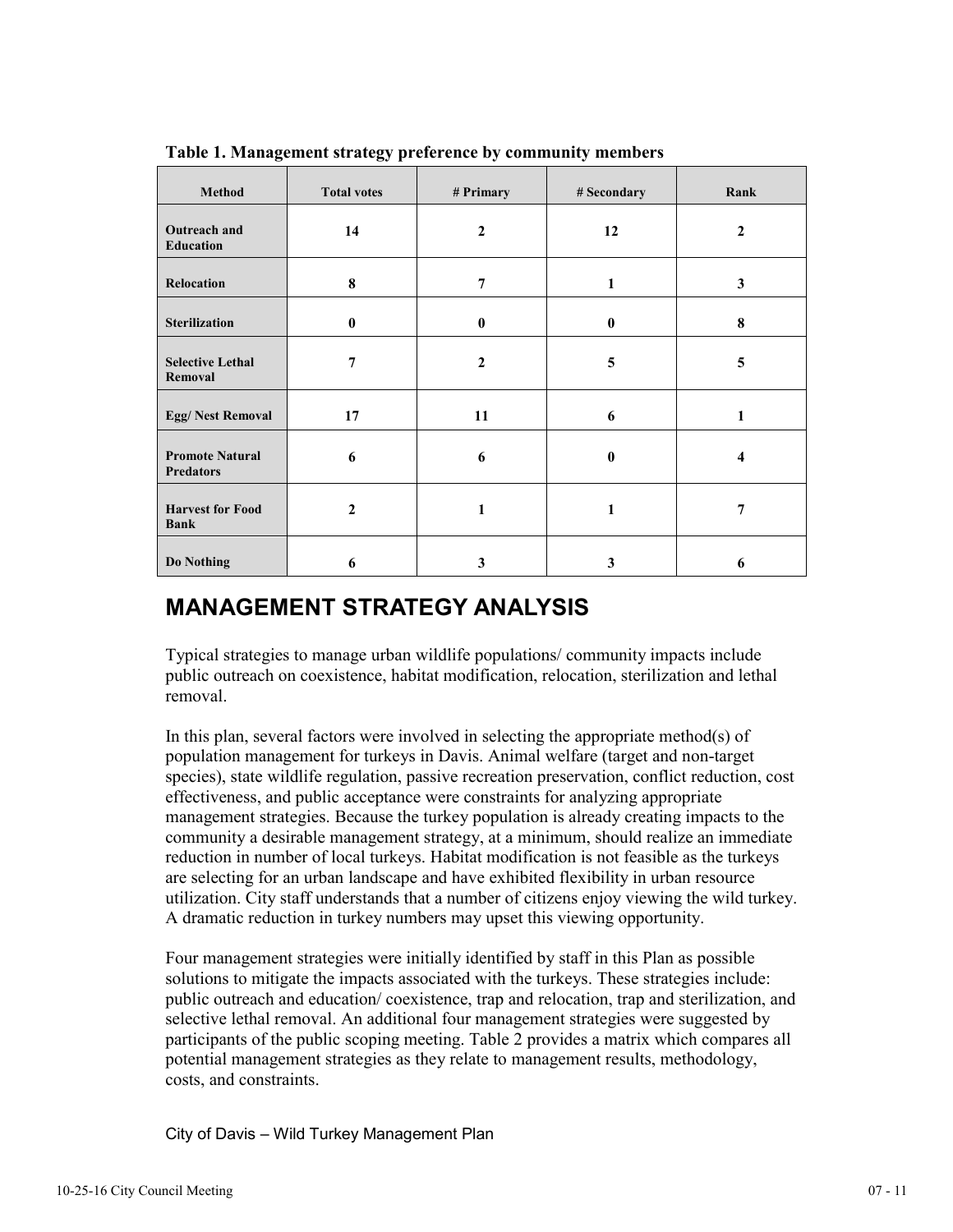| Constraints<br>Timing   | Population remains elevated and<br>Supplemental feeding may<br>Population continues to<br>continue to occur.<br>reproduce.<br>Ongoing | Not all residents willing to coexist.<br>Effectiveness dependent on the<br>little reduction in associated<br>aesthetic impacts.<br>Trapping | number of individuals successfully<br>Difficult and labor intensive to<br>trap turkeys. Not possible to<br>capture all.<br>captured.<br>fall/winter<br>must occur<br>applied as<br>in the fall.<br>Could be<br>early as | Associated impacts are reduced<br>but not removed<br>2016.                                                             |
|-------------------------|---------------------------------------------------------------------------------------------------------------------------------------|---------------------------------------------------------------------------------------------------------------------------------------------|-------------------------------------------------------------------------------------------------------------------------------------------------------------------------------------------------------------------------|------------------------------------------------------------------------------------------------------------------------|
|                         |                                                                                                                                       |                                                                                                                                             |                                                                                                                                                                                                                         |                                                                                                                        |
| Direct Costs*           | annually.<br>Approx.<br>\$5,000                                                                                                       | \$15,000 for                                                                                                                                | in first year.<br>subsequent<br>treatments<br>trapping at<br>3 locations<br>\$6,500 for                                                                                                                                 | every 5-10<br>years.                                                                                                   |
| Method                  | Lethal removal of<br>coexistence and<br>information on<br>not feeding<br>Distribute<br>wildlife.                                      | overly aggressive<br>Apply once local<br>individuals, as<br>identified.                                                                     | population meets<br>Mass capture as<br>many turkeys as<br>or exceeds 80<br>individuals.<br>possible.                                                                                                                    | Hand off to CDFW<br>suitable location.<br>Apply every 5-10<br>relocation to a<br>screening and<br>for health<br>years. |
|                         |                                                                                                                                       |                                                                                                                                             |                                                                                                                                                                                                                         |                                                                                                                        |
| <b>Expected Results</b> | Possible reduction<br>in "aggressive"<br>No population<br>encounters.<br>Status quo.                                                  | reduction.<br>Reduced                                                                                                                       | Őδ<br>ರ<br>population size an<br>aesthetic impacts.<br>Reduced aggressiv<br>encounters.<br>associated<br>Reduced                                                                                                        | reproduction.                                                                                                          |
|                         |                                                                                                                                       |                                                                                                                                             |                                                                                                                                                                                                                         |                                                                                                                        |
| Strategy                | Outreach and<br>Education on<br>with removal<br>Coexistence<br>and Hazing<br>for public                                               | Relocation<br>safety                                                                                                                        | relocation)<br>(City staff<br>trapping,<br><b>CDFW</b>                                                                                                                                                                  |                                                                                                                        |

Table 2. A matrix of proposed management strategies as they relate to management results, effort, cost and constraints. **Table 2. A matrix of proposed management strategies as they relate to management results, effort, cost and constraints.**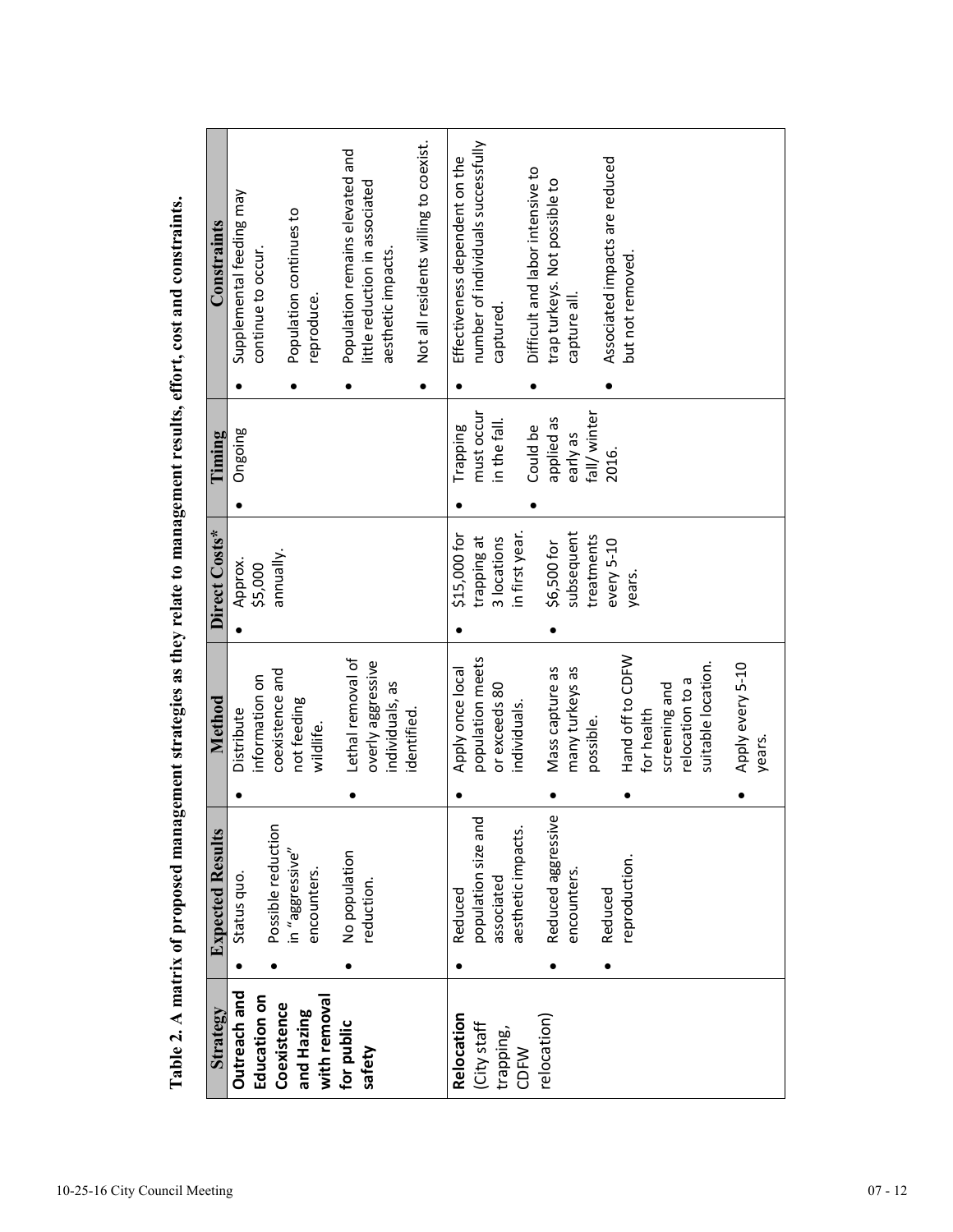| Strategy        | <b>Expected Results</b> | Method                                   | Direct Costs*         | Timing       | Constraints                                         |
|-----------------|-------------------------|------------------------------------------|-----------------------|--------------|-----------------------------------------------------|
| Sterilization   | Reduction in the        | Similar to                               | Estimate of           | Trapping     | Similar to capture constraints                      |
| (City trapping, | growth of the           | Relocation except                        | \$390/bird            | must occur   | noted for Relocation.                               |
| UC Davis        | population              | the birds are                            | ίō                    | in the fall. |                                                     |
| sterilization)  | resulting from          | taken to UC Davis                        | sterilization.        |              | No near-term population                             |
|                 | reduced                 | Vet Med School                           | \$31,500 to           | Could be     | reduction to relieve associated                     |
|                 | reproduction.           | for surgical                             | bue de.p              | applied as   | aesthetic impacts.                                  |
|                 |                         | sterilization.                           | sterilize at 3        | early as     |                                                     |
|                 | Possible reduction      |                                          | ocations in           | fall/winter  | Some mortality due to trapping                      |
|                 | in population size,     | Sterilized birds                         | the first             | 2016.        | and post-operative complications.                   |
|                 | over 10 to 15           | would be color                           | year.                 |              |                                                     |
|                 | years, assuming         | banded and                               |                       |              | Poor cost effectiveness.                            |
|                 | limited                 | released back into                       | Approx.               |              | CDFW approval.                                      |
|                 | immigration.            | Davis population.                        | \$8,000 for           |              |                                                     |
|                 |                         |                                          | subsequent            |              |                                                     |
|                 | Possible reduction      |                                          | treatments.           |              |                                                     |
|                 | in aggressive           |                                          |                       |              |                                                     |
|                 | encounters with         |                                          |                       |              |                                                     |
|                 | sterilized males.       |                                          |                       |              |                                                     |
| Selective       | φ<br>Reduced aggressiv  | Apply as needed                          | \$200 per             | Could be     | The ability to safely apply this                    |
| <b>Lethal</b>   | encounters              | to remove overly                         | application.          | applied as   | method depends on the location                      |
| Removal         |                         | aggressive                               | Two to                | early as     | of the active roost sites in relation               |
| (Staff and      |                         | individuals.                             | three                 | fall/winter  | to dwellings and other sensitive                    |
| Wildlife        |                         |                                          | applications          | 2016.        | areas.                                              |
| Control         |                         | Selective removal                        | per year.             |              |                                                     |
| Contractor)     |                         | from night roosts<br>using an air rifle. | \$400-\$600/<br>year. |              | Coordination with Davis PD for<br>safe application. |
|                 |                         |                                          |                       |              | Does not fit the interests of                       |
|                 |                         |                                          |                       |              | community members that are                          |
|                 |                         |                                          |                       |              | sensitive to animal rights.                         |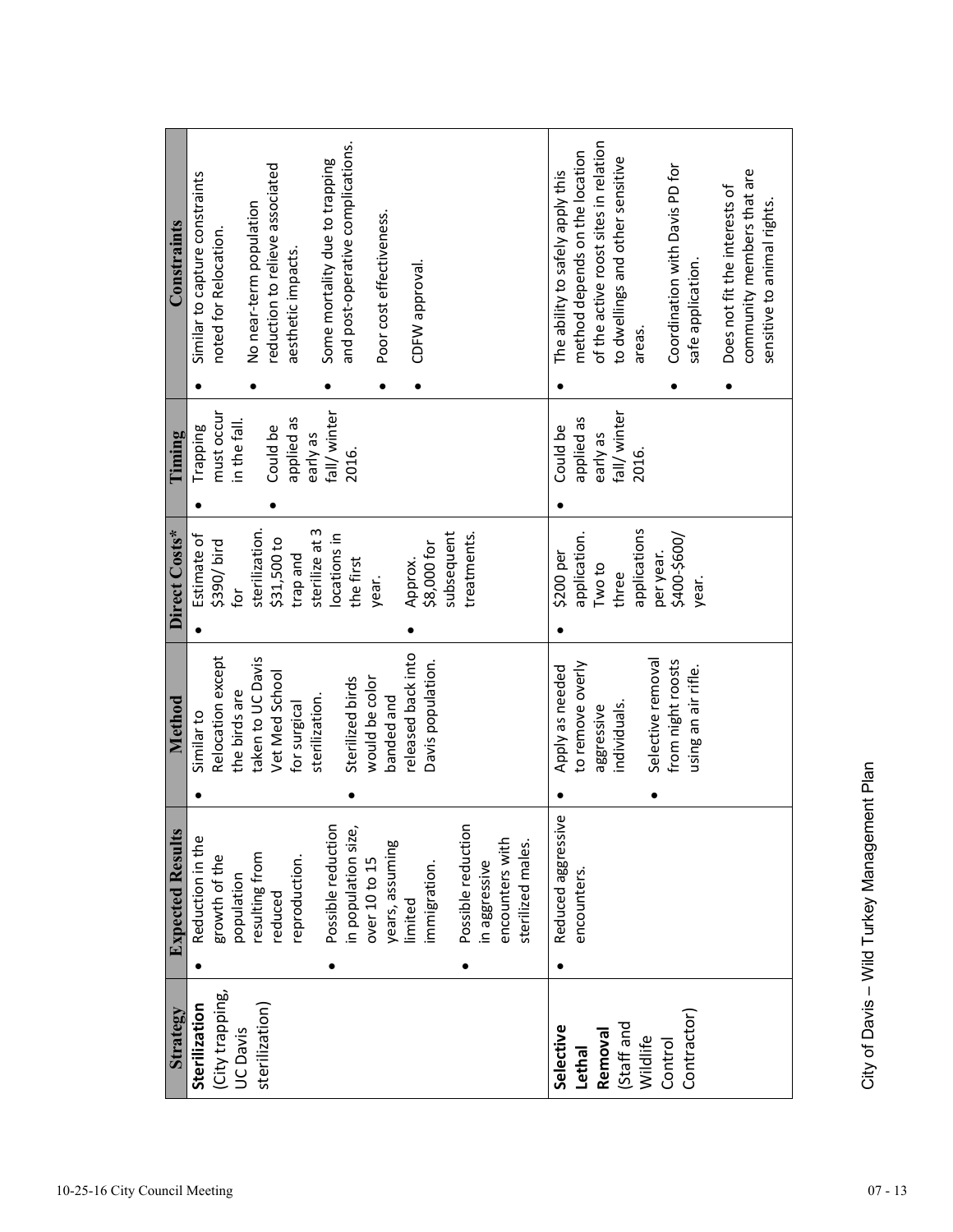| Egg Removal/<br><b>Nest</b> | reproduction/<br>Reduce                   | Annual search and<br>treatment.        | \$10,000 per<br>Approx.  | during the<br>Applied                     | Not permissible by law -State law<br>prohibits the destruction of bird                                                            |
|-----------------------------|-------------------------------------------|----------------------------------------|--------------------------|-------------------------------------------|-----------------------------------------------------------------------------------------------------------------------------------|
| Disruption                  | population growth                         | Oil eggs to stop                       | year                     | breeding<br>season                        | eggs. Permits may be issued for<br>egg destruction for scientific                                                                 |
|                             | Reduced                                   | development.                           |                          | between                                   | research only.                                                                                                                    |
|                             | population size and<br>associated impacts | Remove nests                           |                          | March and<br>May.                         | Labor intensive to locate, treat,                                                                                                 |
|                             | over time.                                | prior to egg laying                    |                          |                                           | monitor and re-treat eggs                                                                                                         |
|                             |                                           | to deter use.                          |                          | applied in<br>Could be<br>spring<br>2017. |                                                                                                                                   |
|                             |                                           |                                        |                          |                                           |                                                                                                                                   |
| Support<br>Turkey           | predation of poults<br>Increased          | Continue to foster<br>coexistence with | additional<br>S          | Ongoing                                   | Human conflict with coyotes<br>within the urban area                                                                              |
| Predators                   | reduces population                        | local coyotes.                         | costs above              |                                           |                                                                                                                                   |
|                             | growth over time.                         |                                        | existing                 |                                           |                                                                                                                                   |
|                             |                                           | protect urban<br>Continue to           | effort.                  |                                           |                                                                                                                                   |
|                             |                                           | hawk nesting<br>sites.                 |                          |                                           |                                                                                                                                   |
| Turkey                      | Same as for                               | Same as for                            | Unknown.                 | Same as for                               | Not permissible by law - State law                                                                                                |
| Harvest for                 | Relocation.                               | Relocation.                            | Estimate of              | Relocation.                               | only allows for personal                                                                                                          |
| Food Banks                  |                                           |                                        | apply at 3<br>\$3,000 to |                                           | consumption of legally taken<br>harvest species. Depredated                                                                       |
|                             |                                           |                                        | locations                |                                           | animals must be disposed of                                                                                                       |
|                             |                                           |                                        | per year, as<br>needed.  |                                           | Does not fit animal welfare                                                                                                       |
|                             |                                           |                                        |                          |                                           | interests                                                                                                                         |
|                             |                                           |                                        |                          |                                           | * Direct costs associated with staff time, materials and/ or contracts. First year of trapping requires acquisition of equipment. |

City of Davis - Wild Turkey Management Plan City of Davis – Wild Turkey Management Plan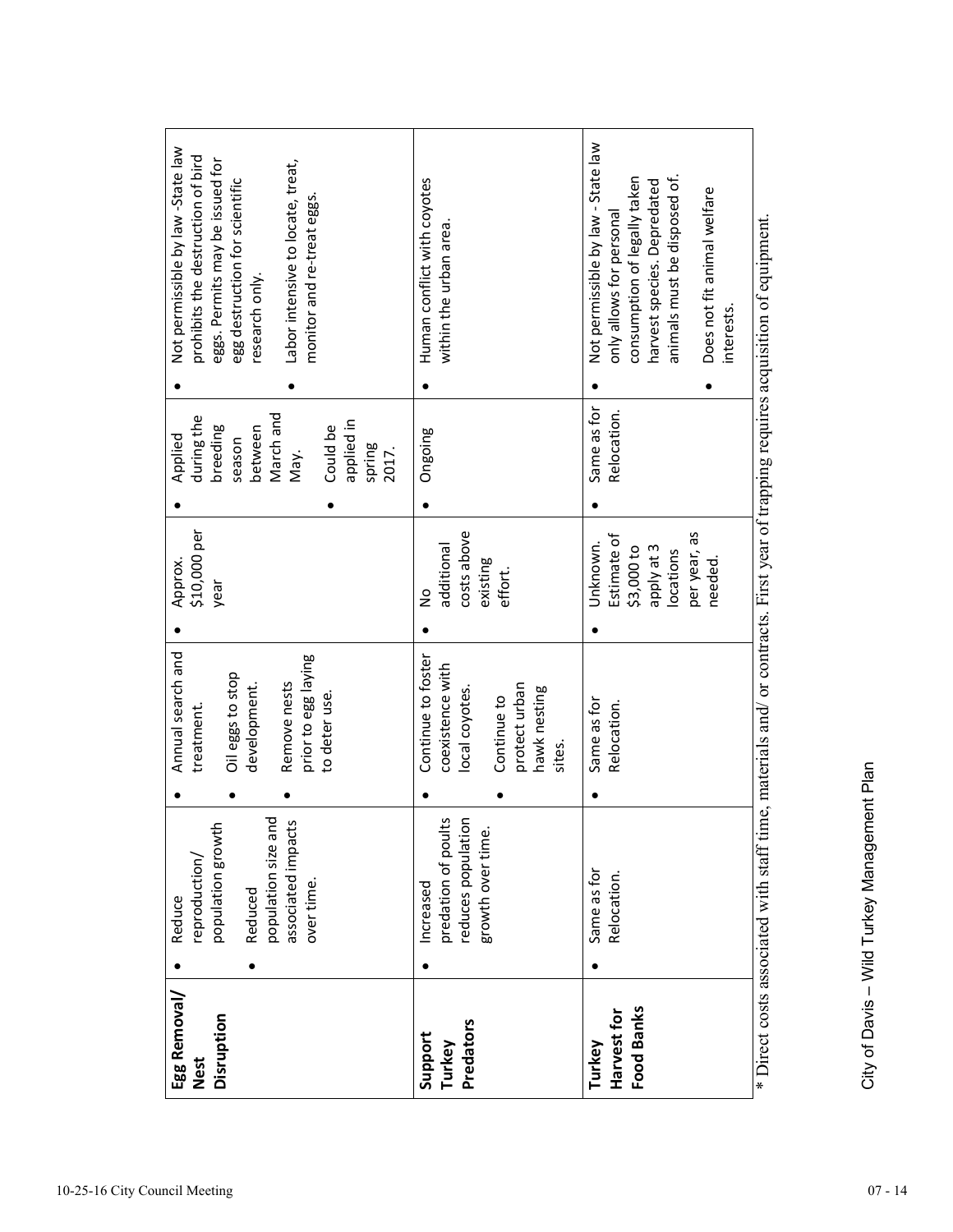# **Education and Outreach/ Coexistence**

Public education and outreach, regarding not feeding of turkey and how to properly respond to turkey confrontation, would help to reduce – but may not eliminate - "aggressive" encounters. Other turkey related impacts would continue and increase.

The city currently utilizes outreach and education regarding turkeys. The core of this program is the distribution of outreach literature provided by the CDFW's Keep Me Wild program (Attachment 1), information posted on the city's website, periodic postings on the city's social media outlets, and continued consultation with residents on turkey conflict resolution. Community meetings are also held on request, focusing on impacted residential neighborhoods, and residential contacts regarding turkey feeding. Costs associated with this strategy are nominal and the method received high support during public scoping. This strategy should be continued regardless what additional methods are selected.

It's important to note that despite efforts to educate the public about the problems with supplemental feeding, certain members of the community continue to provide food. It may be helpful, therefore, to investigate and implement ordinance to prohibit the feeding of wild turkey.

# **Trap and Relocation**

Trapping and relocating as many individuals as possible from the population would result in a reduced population (removal of approx. 30-40 individuals) and reduce "aggressive" encounters with humans. Aesthetic and traffic hazard impacts would continue, to a lesser degree, with this strategy. Removing reproductively mature turkeys would also suppress reproduction. Assuming limited immigration from outside the City, the lack of reproduction into the population would result in a natural attrition. Not all individuals could be successfully trapped and relocated leaving turkeys within the urban environment for recreational viewing. Future relocation treatments would occur when the local population reached or exceeded 80 individuals.

Public education and outreach would remain an important component. Population monitoring and public feedback could be used to assess continuation of impacts or population regrowth.

Cost of implementing this strategy would be moderate to high. City staff time and materials would be necessary to trap the turkeys. The majority of the associated costs are attributed to the one-time purchase of trapping equipment. Under a written agreement, CDFW would assist with identifying suitable relocation sites and transportation/ release of the birds. CDFW would also be responsible for incurring the veterinarian cost associated with quarantine/ pathogen testing of the birds prior to release. This strategy received higher preference over lethal removal during public scoping.

#### **Trap and Sterilization**

Trapping and sterilization at least 50% (i.e. 40 individuals) of the population would help to curb population growth via suppressed reproduction. However, sterilized birds would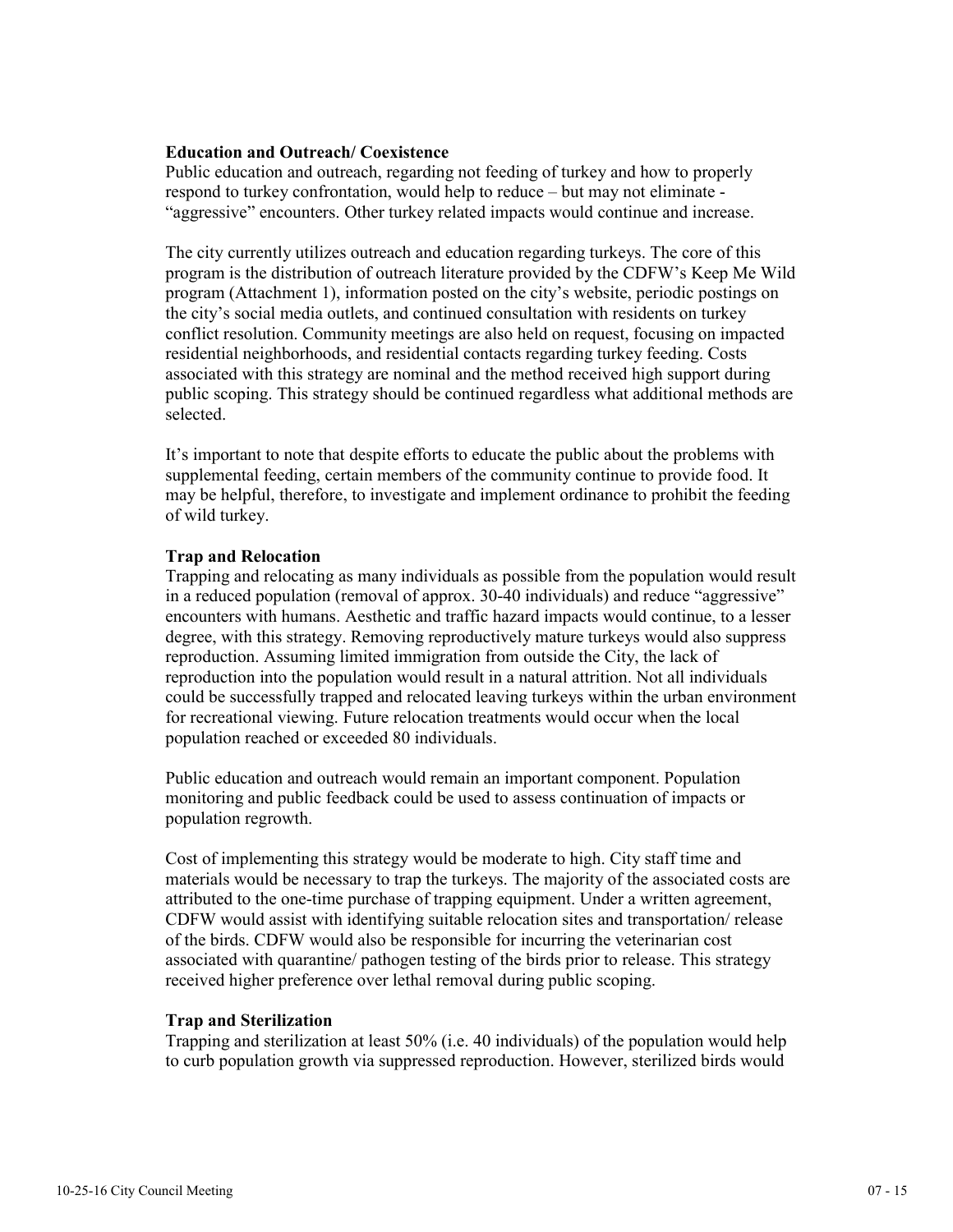be released back into the Davis population. As such, little relief from associated aesthetic impacts would be realized initially, but the population may decline over 10-15 year due to natural attrition. Aggressive encounters with sterilized males may be reduced.

The cost to the City with implementation of this strategy would be high. Similar to trap and relocation, a significant effort would be needed to trap the turkeys and not all individuals could feasibly be captured. Trapped birds would be taken to the UC Davis School of Veterinarian Medicine for surgical sterilization. At this time the costs associated with the sterilization estimated to be \$390/ bird. This strategy received no support during public scoping and it's unknown if CDFW would approve such a strategy.

# **Selective Lethal Removal**

Under a depredation permit from the CDFW and the supervision of the Davis Police Department, a wildlife control contractor lethally removes select turkeys from their nighttime roost location using an air rifle. This action could only be applied during the nonbreeding season and destroyed turkeys must be disposed of via incineration or burial. Reducing the number of turkeys in the population will reduce associated aesthetic impacts and aggressive encounters. Fewer breeding adults also results in reduced population growth associated with reproduction.

Costs associated with this strategy are estimated to be low. The strategy is considered the most cost effective in terms of meeting management objectives. The ability to safely implement this option depends on the location of the active roost sites in relation to dwellings and other sensitive areas. As such it may not be able to be safely implemented at all roost locations, if any. The strategy does not fit the interests of animal welfare proponents and received relatively little support during public scoping.

# **Egg Removal/ Nest Disruption**

This strategy involves searching for nests and determining status. If eggs are present, the eggs are humanely addled or oiled to prevent development. If no eggs are present the nest can be destroyed to deter the female from laying them.

This strategy was suggested by community members and received high preference during public scoping meeting. However, the method is not permitted under California law which protects the nests and eggs of wildlife. The method may only be used for migratory birds under permit from the U.S. Fish and Wildlife Service. As such the strategy cannot be considered a feasible option for this Plan.

# **Support Natural Turkey Predators**

Urban turkeys have few natural predators. Without predation, there is no natural population control. Supporting a health population of natural predators of wild turkeys (ex. coyotes, fox, red-tailed hawks and Swainson's hawks) in and around the City would help to stabilize turkey population growth.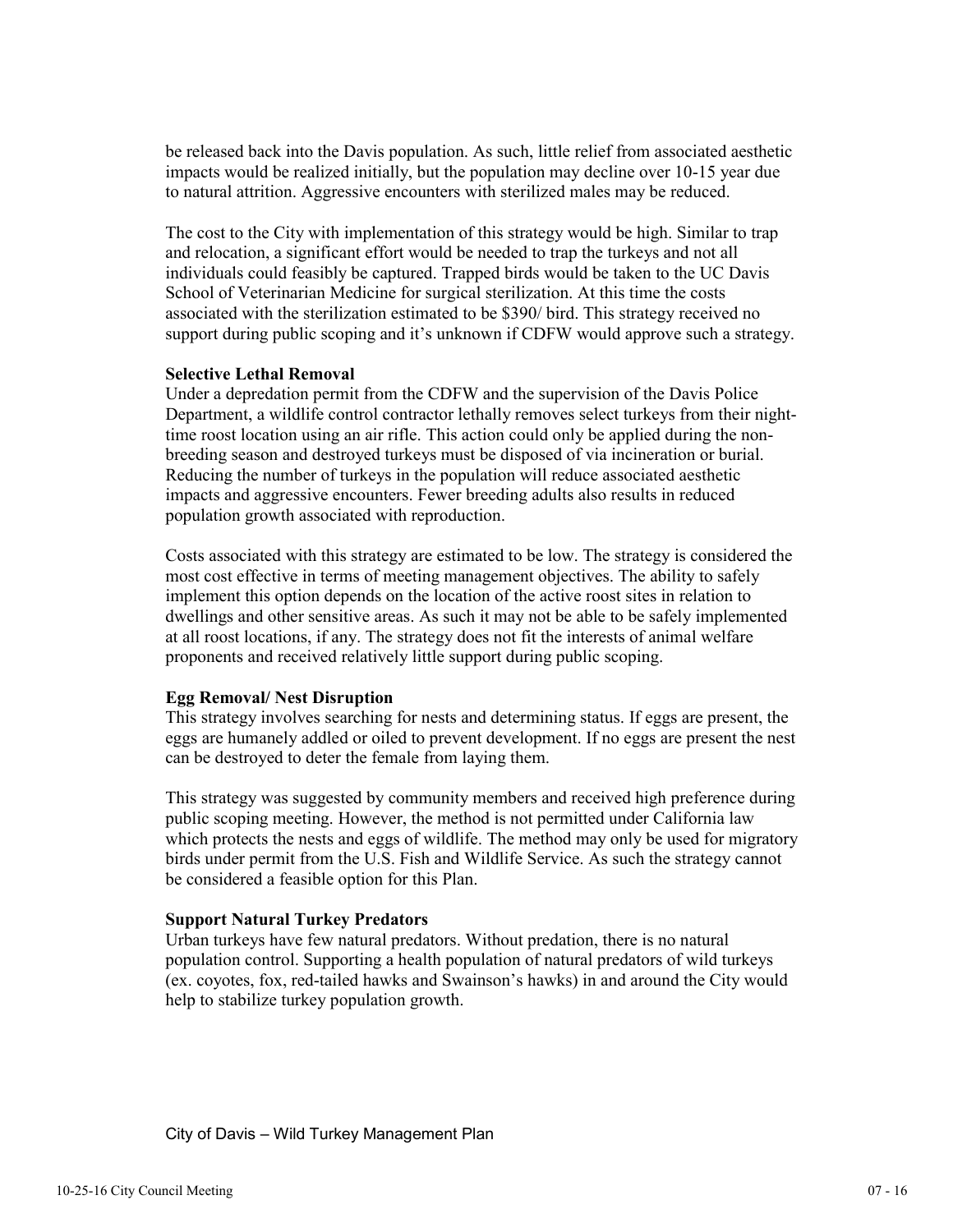The City currently has policy to promote coexistence with local coyotes and protect and restore breeding habitat for large birds-of-prey. Continued adherence to such policies would be considered implementation of this method.

This strategy was suggested by community members and received moderate preference during scoping. There are no additional costs expected with implementation of this strategy.

# **Harvest Turkeys and Donate to Food Banks**

This strategy was suggested by community members and received a low preference ranking during public scoping. The strategy is generally a modification of the selective lethal removal method to redirect lethally removed turkeys to a local food bank in order to support people with food insecurity. While an admirable concept, California state law prohibits the consumption of wildlife taken under a depredation permit. Only legally taken harvest species may be consumed (i.e. taken with hunting license using firearms). Depredated animals must be disposed of. As such this strategy cannot be considered a feasible strategy for this plan.

# **Do Nothing**

This strategy was suggested by community members and received a low preference ranking during public scoping. It is assumed that this method is essentially the cessation of all management efforts and adopts a complete acceptance policy for local turkeys. Under such a policy, there would be no efforts to control the turkey population or associated community impacts, nor efforts to educate the community on turkey coexistence.

Implementation of this strategy would result in cost savings of approximately \$5,000 annually due to discontinuation of existing turkey management activity.

# **OBJECTIVE AND RECCOMENDED STRATEGIES**

# **Objective: Find a balance between wild turkey related community impacts and preserving a unique wildlife viewing opportunity in a humane and cost effective manner.**

**Strategy 1:** Reduce public safety and aesthetic impacts by trapping and relocating as many individuals as possible. Monitor and maintain a population below an action threshold of 80 individuals citywide, but no less than 10 individuals.

**Strategy 2:** Selectively remove overly aggressive individuals via trapping and relocation or cull.

**Strategy 3:** Continue to promote natural predators of wild turkeys by enforcing existing policy that protects nesting birds-of-prey and coyote coexistence.

**Strategy 4:** Provide educational materials on hazing methods and the hazards of feeding wildlife. Distribute to community members, focusing on impacted neighborhoods.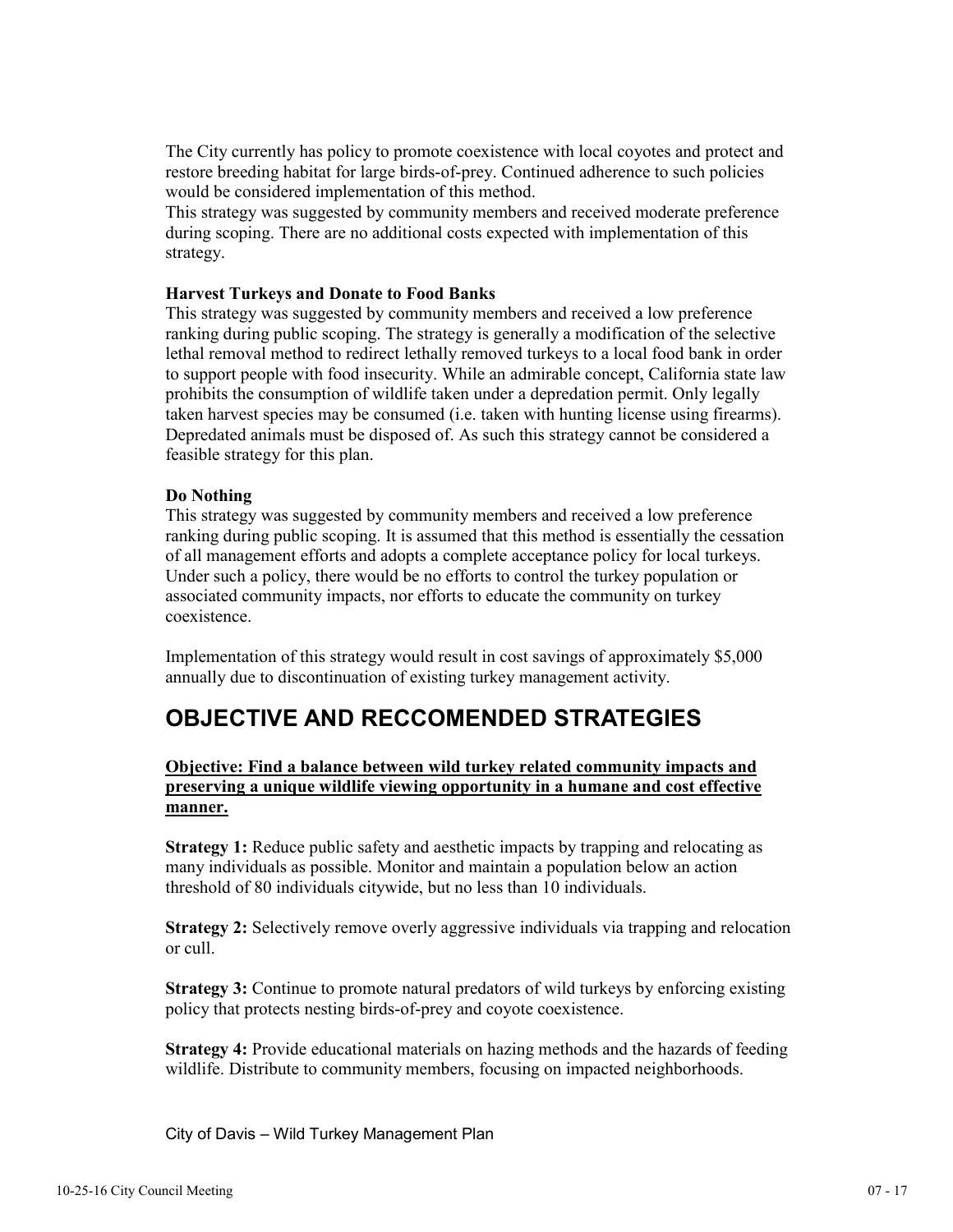Facilitate community meetings within impacted neighborhoods to demonstrate hazing methods.

**Strategy 5:** Post advisory signage at busy road crossings and in locations were aggressive turkeys occur to warn motorists, bicyclists and pedestrians of associated hazards.

**Strategy 7:** Investigate and draft a "No Feeding Turkeys" ordinance. Seek City Council ratification of said ordinance if necessary.

# **RECOMMENDATION**

In order to find a balance between wild turkey related community impacts and preserving a unique wildlife viewing opportunity in a humane and cost effective manner, it is recommended that the city implement all of the above strategies with a minimum implementation of strategies 1-4.

# *Implementation Schedule*

Assuming City Council approval of recommended control strategies and associated funding in fall 2016, the following implementation schedule is recommended:

- Immediate and on-going
	- o Monitor turkey population size and behavior.
	- o Community Outreach and Education Provide educational material on hazing methods and the hazards of feeding wildlife. Distribute to community members, focusing on impacted neighborhoods.
	- o Draft and execute wildlife control contract for trapping/ relocation and selective removal assistance.
	- o Remove overly aggressive individuals.
	- o Promote natural turkey predators.
- Fall/Winter  $2016/17$ 
	- o Purchase and fabricate trapping equipment.
	- o Draft and execute MOU with California Department of Fish and Wildlife for turkey relocation to an approved site.
	- o Initial mass capture and relocation of larger groups at north and central locations. Repeat treatment every 3-5 years or when population management threshold exceeded.
- Spring/ Summer 2017
	- o Facilitate community workshops to demonstrate hazing methods.
- Fall/Winter 2017/18
	- o Mass capture and relocation of smaller groups at west and south locations. Repeat treatment every 3-5 years or when population management threshold exceeded.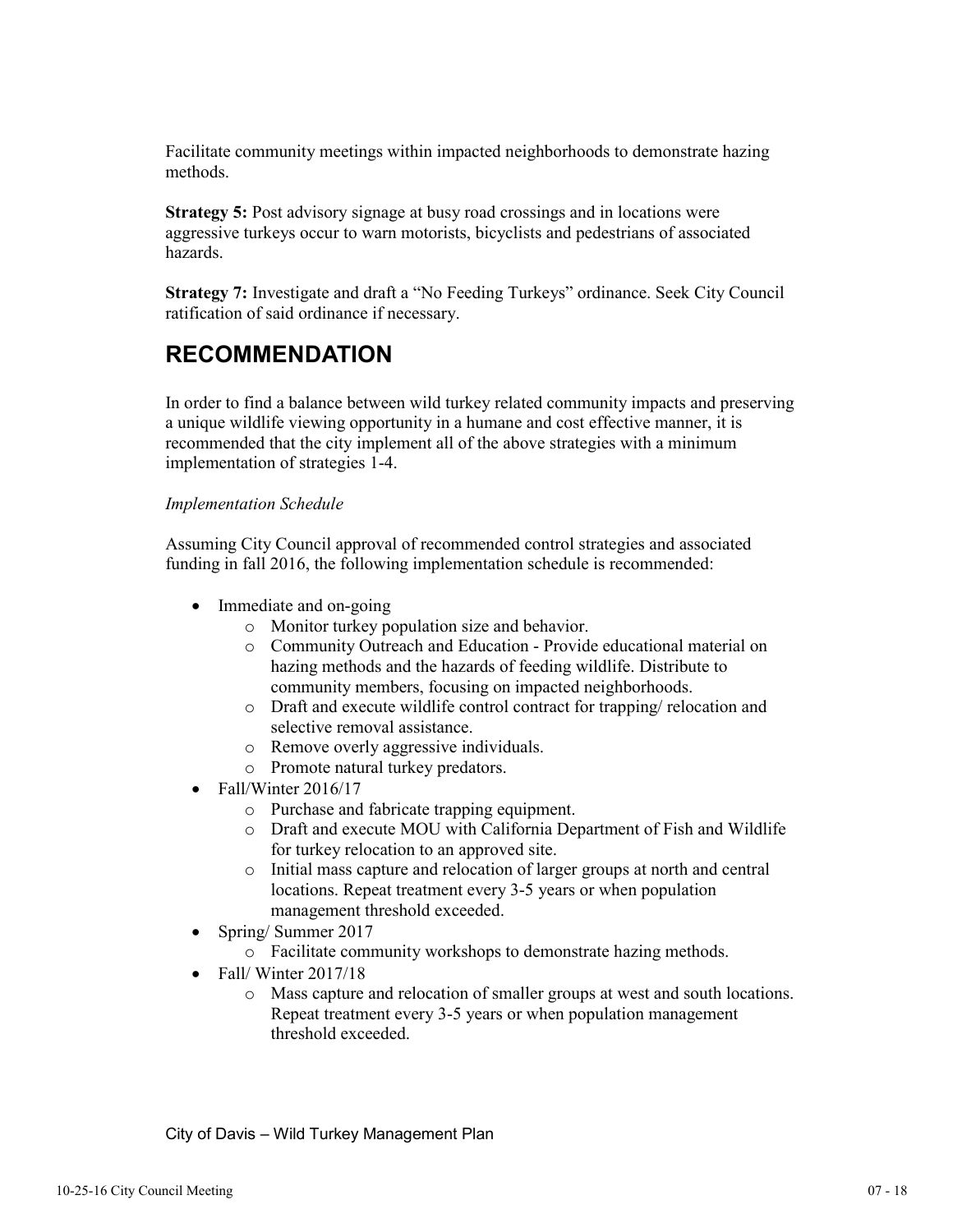



# Wild Turkeys Don't Need **Your Handouts!**

not only for you, but for your neighbors as Feeding wild turkeys is asking for trouble well. Prevent problems by discouraging wild turkeys from becoming too comfortable on your property.

- · If turkeys begin feeding under hanging bird feeders, remove the herders until the tarkeys leave the area.
- Wild turkeys typically will not enter yards with dops. · If turkeys are causing problems in your yard, lookall motion detecting uprinklers.
- . If confirmes<br>of by a wild turkey that loss look is a fear of humans, an open unimersity may help street it out of your past
- Deprediation primits are required to kill with uniterial that the state of the state of the state of the state of the state of Castilla.

Piease respect and protect wild animals. Keep them wild

# www.keepmewild.org

For More Information<br>Contact the California Desertment of Fish and Game (DFG)

Sacramenta Headquarters - (916) 653-6420

Northern California, North Coast Region Redding - (530) 225-2300 Sacramento Valley, Central Serra Region<br>Rancho Cordona - (916) 358-2900

Central Coast Region<br>Napa - (707) 944-5500

San Joaquin Valley, Southern Sierra Region<br>Fremo - (559) 243-4005 ext. 151

San Diego - (858): 467-4201 **Gorth Coord Region** 

Eastern Stera, Inland Deserts Region<br>Ottario - (909) 484-0167

Alarmac commutations conducts are consider any contract. A considered and considered and considered and considered and considered and considered any considered and considered any considered and considered and considered a



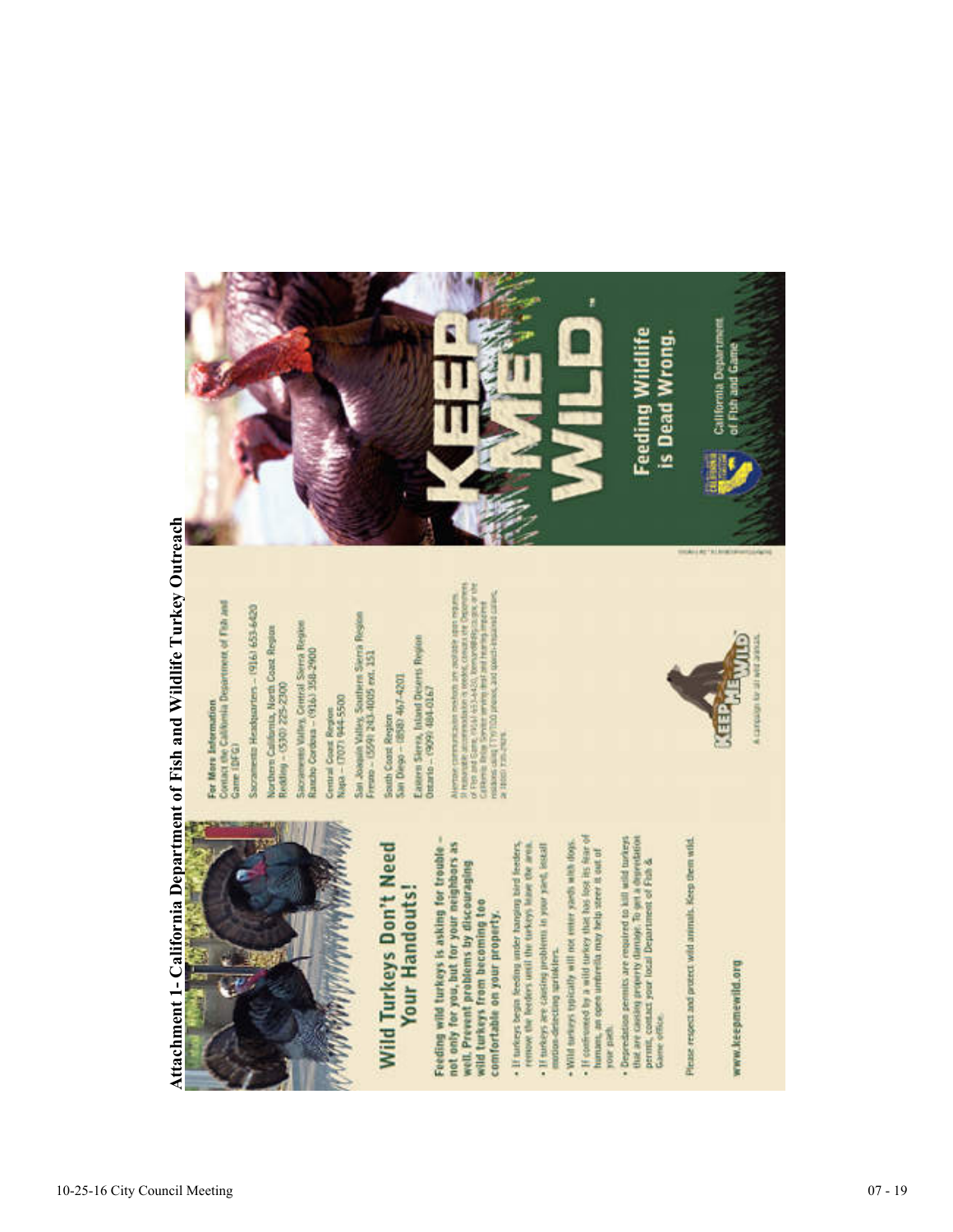

# **Feeding Wild Turkeys Will Bring** Problems Home to Roost.

California's wild turkeys now occupy about 18 percent of our state, and are a highly valued spland game land Many Californians also enjoy watching them.

when bookle begins. A few stray visitors saon become Some homeowners can't resist feeding them. That's a flock of permanent residents that have lost their natural fear of humans.

Adult wild turkeys, which can weath upwards of 20<br>pounds, can tlestrey flowers and workfalle gardens,<br>lawn that droppings on gathes and docks, and roots on cars, scratching the paint

Turkeys can become appression during the breeding season, occasionally even charging, threatening, and acting appressively toward propin.

Relacating nutsance wild turkeys is expensive and

impractical. But preventing conflicts is simple.

Wild turkeys don't need your handouts.



people. Where safe and legal, hant wild turkeys on · Spring season: season limit is three gobbiers roor property, or allow others to built them. per hunter (one per day) . Fall season: leason limit is one survey

per hanter (gobbler or bent)

· A francing license and sociated game bird leansp are rrantred

Legal methods of sale include shoopin, anther equipment, or air rifle

Harting regulations are available from DFG offices and online at www.dfg.ca.gov

elencoursers experiencing grouperty damage from<br>suitables may obtain a depredation permit.<br>From the local DFG office

Keep them wild.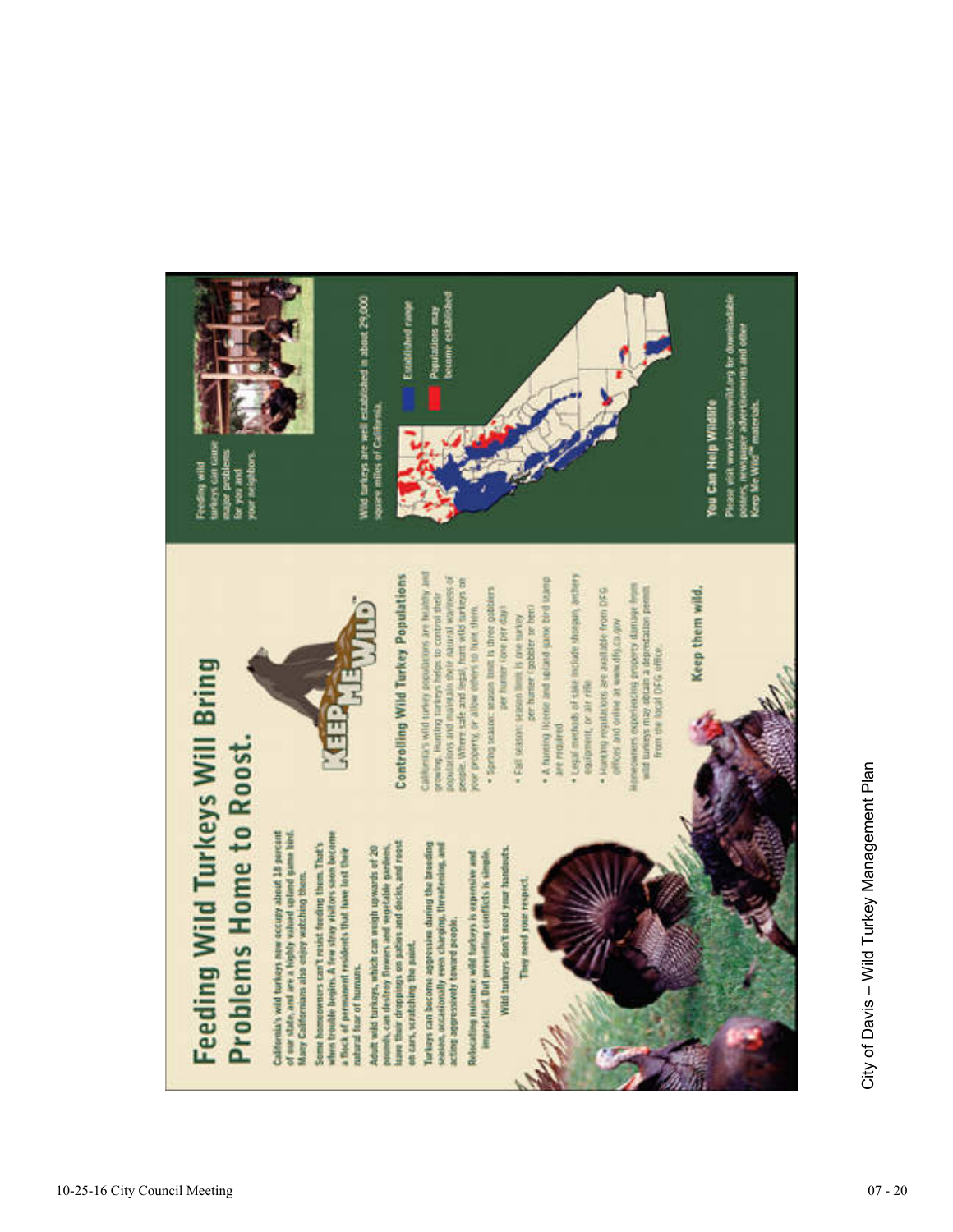| F-928-20<br>07/00                                                                                                                                                                |                    | CITY OF DAVIS<br>Request for Budget Adjustment |                                                     |                                                    | 07<br>Agenda Item:                  |                |              |
|----------------------------------------------------------------------------------------------------------------------------------------------------------------------------------|--------------------|------------------------------------------------|-----------------------------------------------------|----------------------------------------------------|-------------------------------------|----------------|--------------|
| TO: City Manager                                                                                                                                                                 |                    |                                                |                                                     |                                                    | City Council Meeting Date: 10/25/16 |                |              |
| VIA: Finance Administrator                                                                                                                                                       |                    |                                                |                                                     |                                                    |                                     |                |              |
| FROM: Public Works                                                                                                                                                               |                    | Dept Head                                      |                                                     |                                                    |                                     |                |              |
| I request the following budget adjustments:                                                                                                                                      |                    |                                                |                                                     | Signature and Date                                 |                                     |                |              |
| A. Internal Transfers of Currently Appropriated Funds:                                                                                                                           |                    |                                                |                                                     |                                                    |                                     |                |              |
|                                                                                                                                                                                  |                    |                                                |                                                     |                                                    |                                     |                |              |
| TRANSFERS FROM PROGRAM<br>NAME                                                                                                                                                   | <b>FUND</b><br>NO. | DIV/<br>PROG.                                  | <b>ACTIVITY</b>                                     | ELEMENT/<br>OBJECT                                 | AMOUNT (CR)                         |                | <b>HOURS</b> |
|                                                                                                                                                                                  |                    |                                                |                                                     |                                                    |                                     | O <sub>O</sub> |              |
|                                                                                                                                                                                  |                    |                                                |                                                     |                                                    |                                     | 00             |              |
|                                                                                                                                                                                  |                    |                                                |                                                     |                                                    |                                     | 00             |              |
|                                                                                                                                                                                  |                    |                                                |                                                     | TOTAL                                              | ٥                                   |                |              |
| B. New Appropriation's Source of funding/Revised Revenue Change.                                                                                                                 |                    |                                                |                                                     |                                                    |                                     |                |              |
| Unallocated Reserve                                                                                                                                                              | General Fund       |                                                |                                                     | 001                                                | \$<br>12,000                        |                |              |
| Unallocated Reserve                                                                                                                                                              |                    | Fund Name                                      |                                                     | Fund No                                            |                                     |                |              |
|                                                                                                                                                                                  |                    | <b>Pund Name</b>                               |                                                     | Fund No                                            |                                     |                |              |
| New/Revised Revenue (<br>Activity Dem Obj<br>Circle One                                                                                                                          |                    | Fund Name                                      |                                                     | Fund No.                                           |                                     |                |              |
|                                                                                                                                                                                  |                    |                                                |                                                     |                                                    |                                     |                |              |
| C. Allocation of Internal Transfers and/or New Appropriations:                                                                                                                   |                    |                                                |                                                     |                                                    |                                     |                |              |
| TRANSFERS TO PROGRAM<br>NAME.                                                                                                                                                    | <b>FUND</b>        | DIVI                                           | <b>ACTIVITY</b>                                     | ELEMENT/<br>OBJECT                                 | AMOUNT (DR)                         |                |              |
|                                                                                                                                                                                  | NO.                | PROG.                                          |                                                     |                                                    |                                     |                | HOURS        |
| Habitat Management - equipment                                                                                                                                                   | 001                | 7720                                           | 490                                                 | 2550                                               | \$<br>9,000                         |                |              |
| Habitat Management - prof. svcs                                                                                                                                                  | 001                | 7720                                           | 490                                                 | 4550                                               | \$<br>3,000                         |                |              |
|                                                                                                                                                                                  |                    |                                                |                                                     | <b>TOTAL</b>                                       | 12,000                              |                |              |
| D: Reason For Adjustment (Explain fully. Attach sheet if necessary. If new revenue, record a description on reverse side on Part VI.)<br>Funding for the Turkey Management Plan. |                    |                                                |                                                     |                                                    |                                     |                |              |
| <b>FINANCE DIRECTOR</b><br>A __ Funds have been appropriated & are available.                                                                                                    |                    |                                                | CITY MANAGER<br>A. __ Approved<br>Disapproved       |                                                    |                                     |                |              |
| Funds have been appropriated<br>Funds must be appropriated.<br>Comments:                                                                                                         |                    |                                                | B. __ City Council appropriated funds.<br>Comments: | City Council informed of revised revenue estimate. |                                     |                |              |
| Signature and Date                                                                                                                                                               |                    |                                                | Signature and Date                                  |                                                    |                                     |                |              |
| BA No.<br>Date:                                                                                                                                                                  | سدی                |                                                | Posted By:                                          |                                                    |                                     |                |              |

л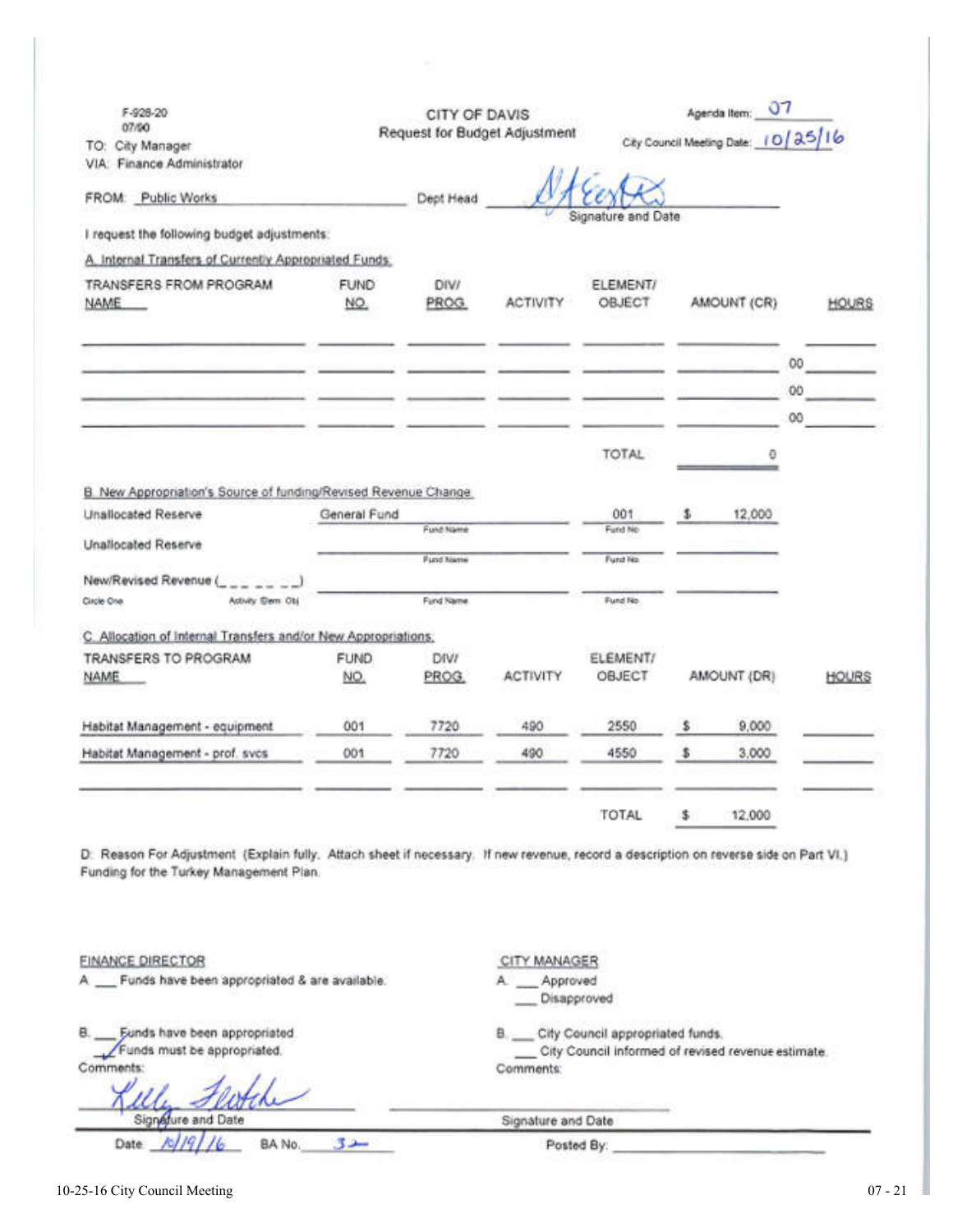